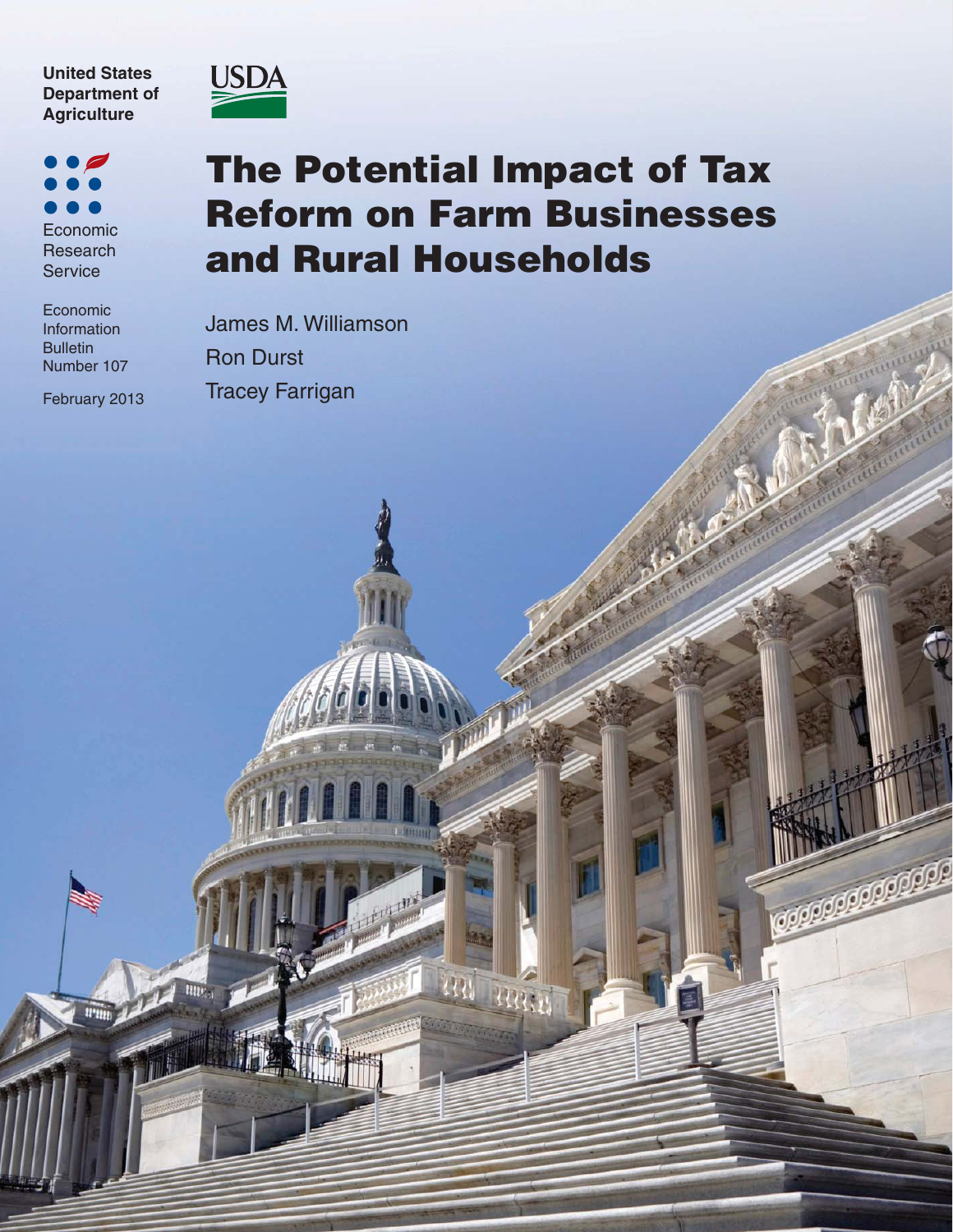# **Wish**<br>State of the Missil Order **Visit Our Website To Learn More!**

Find additional information at

**http://www.ers.usda.gov/topics/farm-economy/ federal-tax-issues.aspx**

Recommended citation format for this publication:

Williamson, James M., Ron Durst, and Tracey Farrigan. *The Potential Impact of Tax Reform on Farm Businesses and Rural Households,* EIB-107, U.S. Department of Agriculture, Economic Research Service, February 2013.

Cover photo credit: Thinkstock

The U.S. Department of Agriculture (USDA) prohibits discrimination in all its programs and activities on the basis of race, color, national origin, age, disability, and, where applicable, sex, marital status, familial status, parental status, religion, sexual orientation, genetic information, political beliefs, reprisal, or because all or a part of an individual's income is derived from any public assistance program. (Not all prohibited bases apply to all programs.) Persons with disabilities who require alternative means for communication of program information (Braille, large print, audiotape, etc.) should contact USDA's TARGET Center at (202) 720-2600 (voice and TDD).

To file a complaint of discrimination write to USDA, Director, Office of Civil Rights, 1400 Independence Avenue, S.W., Washington, D.C. 20250-9410 or call (800) 795-3272 (voice) or (202) 720-6382 (TDD). USDA is an equal opportunity provider and employer.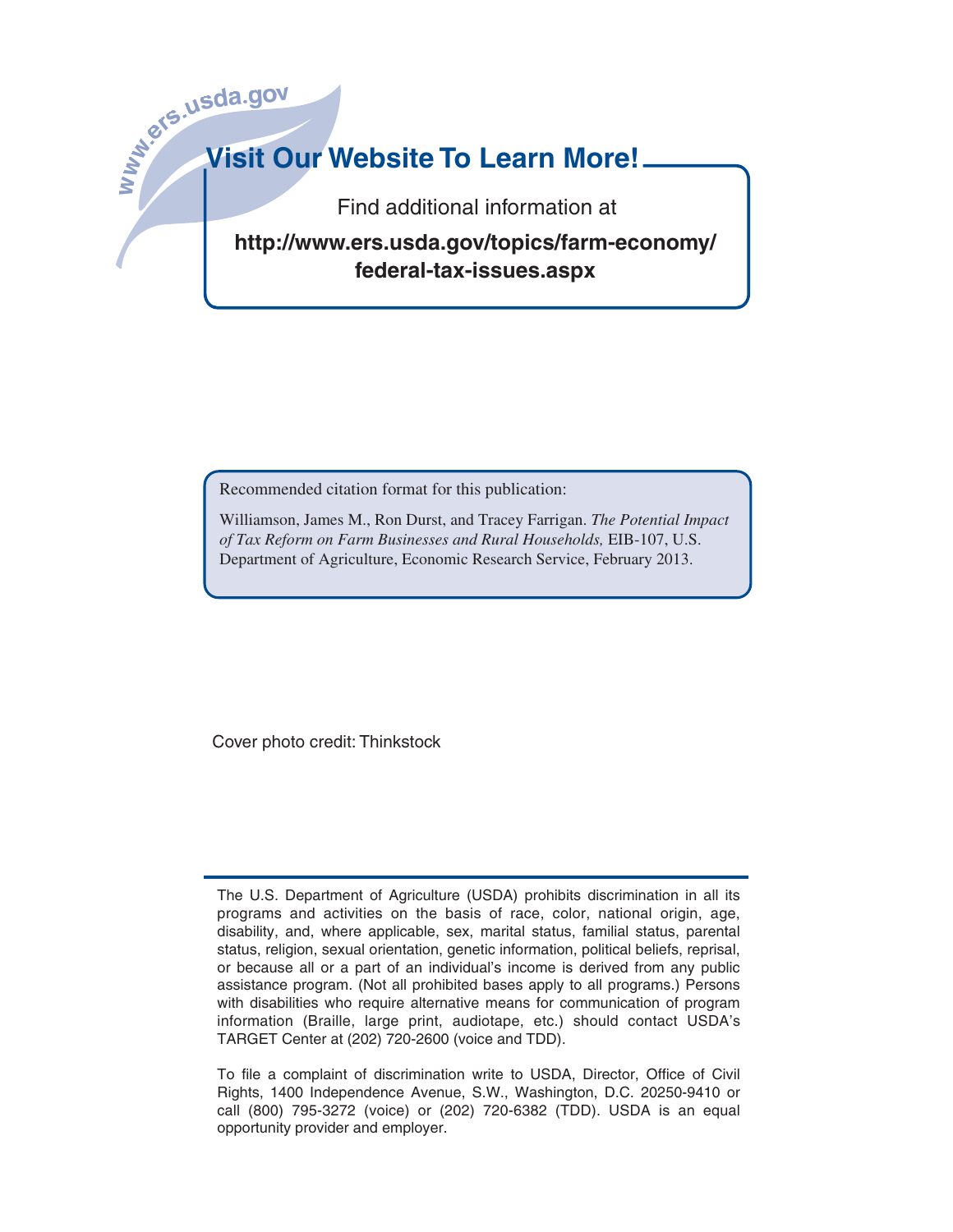

**United States Department of Agriculture**

**Economic Information Bulletin Number 107**

**February 2013**





**www.ers.usda.gov**

## **The Potential Impact of Tax Reform on Farm Businesses and Rural Households**

**James M. Williamson Ron Durst Tracey Farrigan**

## **Abstract**

Several proposals calling for fundamental reform of the Federal income tax system have been put forth, including a report by the co-chairs of the National Commission on Fiscal Responsibility. The primary elements of reform—eliminating tax preferences, restructuring capital gains and dividend tax rates, lowering rates on individual income, and reducing the number of tax brackets—could have a significant impact on the after-tax income and well-being of both farm businesses and rural households. This report uses published and special tabulation data obtained from the Internal Revenue Service, farmlevel data from USDA's Agricultural Resource Management Survey, and data from the American Housing Survey to examine the current tax situation for farm households and to evaluate the importance of various Federal income tax policies. For farm households, the effect of reform will primarily depend upon changes to existing treatment of investment and business income, including several important business deductions. In contrast, changes to existing individual tax credits, especially refundable tax credits, will likely be of greater significance to nonfarm rural households.

**Keywords:** farm households, tax reform, income tax, tax rates, Federal tax policy, farm losses, refundable credits, tax deductions, rural households, tax preferences

## **Acknowledgments**

The authors thank Rick Reeder, Dan Milkove, Mary Ahearn, and Pat Sullivan of USDA's Economic Research Service (ERS); Larry Ozanne of the Congressional Budget Office; and Guido van der Hoeven of North Carolina State University for their helpful comments and suggestions. The authors also thank Dale Simms for his help editing and preparing the report for publication and Cynthia A. Ray for the design and layout of the report.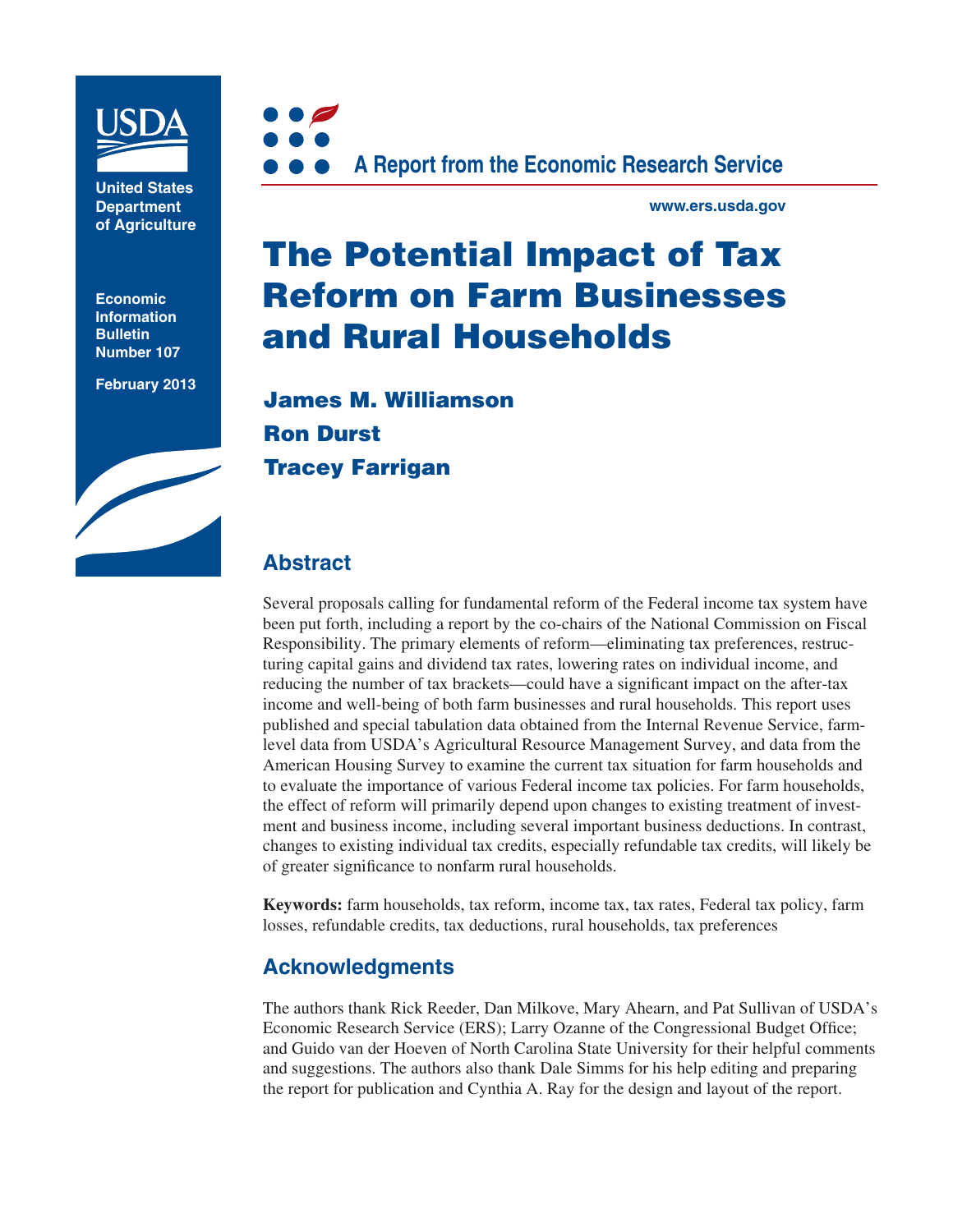## **Contents**

| Taxation of Farm Income Under Proposed Reform. 8                   |
|--------------------------------------------------------------------|
| Most Federal Income Tax for Farm Households Is Paid on             |
| Farmers Realize a Greater Share of Their Income From Capital Gains |
| Limits on Accelerated Capital Cost Recovery Could Affect Farmers'  |
|                                                                    |
|                                                                    |
|                                                                    |
| Taxation of Rural Households Under Proposed Reform 17              |
| Rural Homeowners Are Less Likely To Benefit From Mortgage          |
| Low-Income Rural Families Rely Heavily on Refundable Credits 19    |
|                                                                    |
|                                                                    |
|                                                                    |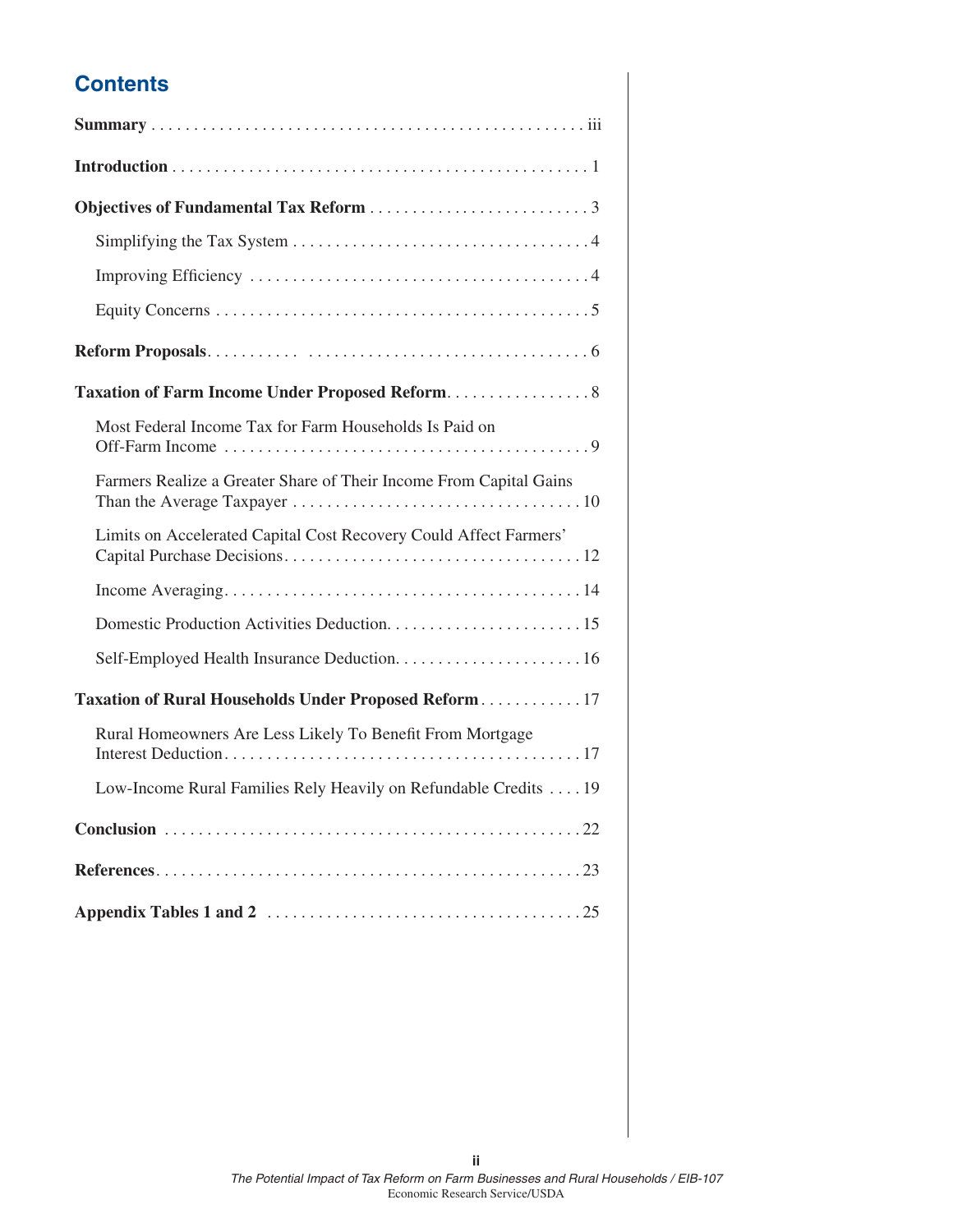## **Summary**

#### *What Is the Issue?*

Proposals calling for fundamental tax reform have once again called attention to a tax system that many regard as overly complex, inefficient, and inequitable. Proponents of reform see this as an opportune time for a comprehensive overhaul of the tax system because major features of the system are set to change, although some were recently made permanent by the American Taxpayer Relief Act of 2012.

Several proposals calling for fundamental reform of the Federal income tax system have been put forth, including a report by the co-chairs of the National Commission on Fiscal Responsibility (NCFRR), a bipartisan reform panel created by the President in 2010 to address the fiscal stability of the United States. The primary elements of proposed reform—eliminating tax preferences, restructuring capital gains and dividend tax rates, lowering rates on ordinary income, and reducing the number of tax brackets—could have a significant impact on the after-tax income and well-being of both farm businesses and rural households.

### *What Did the Study Find?*

The primary goals of tax reform are to simplify the tax system, making compliance easier and reducing economic distortions induced by the system, while preserving its progressive nature. While reform may improve societal welfare, the current tax system contains features that provide substantial benefit to *farm businesses* in the form of reduced rates on capital gains, accelerated cost recovery provisions, and other special deductions for farm production activities. Since most farms are operated as sole proprietors, partnerships, or other noncorporate entities and taxed under the individual income tax, reform of the individual income tax structure is of greatest importance to most farmers. However, reform of the corporate income tax could also affect important business tax provisions for farmers, including those taxable under the individual income tax.

In particular, reducing or eliminating deductions for capital purchases and raising capital gains taxes could increase the farmer's tax base and raise the tax rate paid on a significant portion of their income. These effects will vary by farm size. Offsetting these effects, though, is the proposed reform of the marginal tax rate structure. A reduced number of brackets and lower rates could mitigate the effect of a potentially larger tax base for many U.S. farm households.

In 2010, about 38 percent of U.S. farmers, defined as taxpayers who filed a Schedule F with their Form 1040, reported some *capital gains*—nearly three times the share for all other taxpayers—totaling \$28.4 billion. The average amount of capital gain reported by farmers was also more than double the average capital gain reported by other taxpayers. If capital gains are taxed at rates equal to income tax rates, farmers will face higher tax liabilities on capital gains income, even if ordinary tax rates are reduced.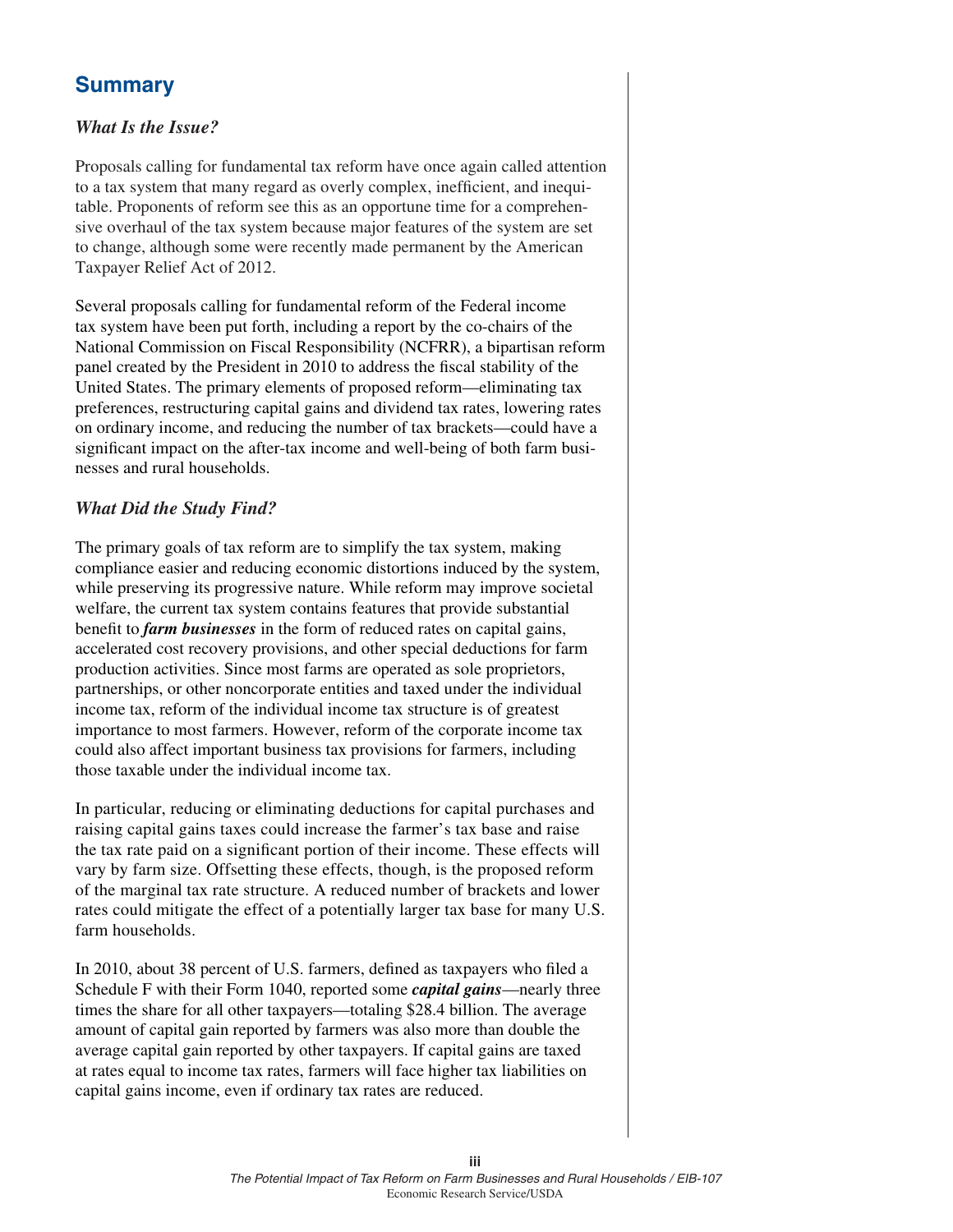Farming requires large investments in machinery, equipment, and other depreciable capital. In 2010, U.S. farmers reported a total of \$29 billion on capital purchases, and those making investments made an average of \$32,000 in annual capital purchases. Proposed restrictions on current *expensing and accelerated recovery of capital purchases* could increase taxable income, especially during the early years following tax reform. Under present law, the maximum expensing amount is \$500,000, but will drop to \$25,000 in 2014 (as provided by the American Taxpayer Relief Act of 2012). While fewer than 20 percent of small farms (those with less than \$250,000 of gross sales) invest more than \$25,000, nearly 54 percent of commercial farms (farms with at least \$250,000 of gross sales) invest more than that amount. Thus, investment by commercial farms will be affected the most by a substantially lower expensing amount. This could lead to increased taxable income and reduced capital investment by these farms.

Commercial farms are also the primary beneficiaries of the domestic production activities deduction for manufacturers. While only about 7 percent of farms claimed the deduction, the total amount deducted was \$1.25 billion. For these farms, eliminating the deduction could add an average of about \$9,000 to their taxable income.

About one out of seven farmers uses the *self-employed health insurance deduction* in any given year. In 2010, these farmers deducted an average of \$6,173 for a total of \$1.684 billion in health insurance premiums. Over 50 percent of farm households obtain their insurance through off-farm employment of the operator or spouse, which helps account for the low number of farmers claiming the deduction. Many other farmers are over age 65 and are covered by Medicare or other Government programs. Nonetheless, tax reform that eliminates the deduction for premiums on health insurance purchased by the self-employed could increase taxable income for some farmers.

Tax reform would affect rural nonfarm households differently than farm and urban households. Rural taxpayers are likely to have lower incomes and be older than urban households. Given their lower income, *rural nonfarm households are less likely to benefit from tax deductions, exemptions,* exclusions, or deferrals, because they either lack eligible expenses to exceed the standard deduction or otherwise do not qualify for the tax exemption. Some of the most widely used deductions—for mortgage interest and real estate taxes—are related to the value of property and real property tax rates, which are generally lower in rural areas. Although rural households have higher rates of home ownership, they are less likely to have a mortgage. Thus, the typical rural homeowner may even benefit if the current mortgage interest deduction was replaced with a refundable credit for mortgage interest because the credit does not require taxpayers to itemize to receive the benefit or even have a tax liability at all.

While rural households would be less affected than other households by the elimination of itemized deductions, the restructuring of *refundable tax credits* could significantly lower the after-tax income of low-income rural households. Any reform that reduces the value of refundable credits—especially the Earned Income Tax Credit (EITC) and Child Tax Credit (CTC)—is likely to reduce the well-being of low-income rural households. Overall,

**iv**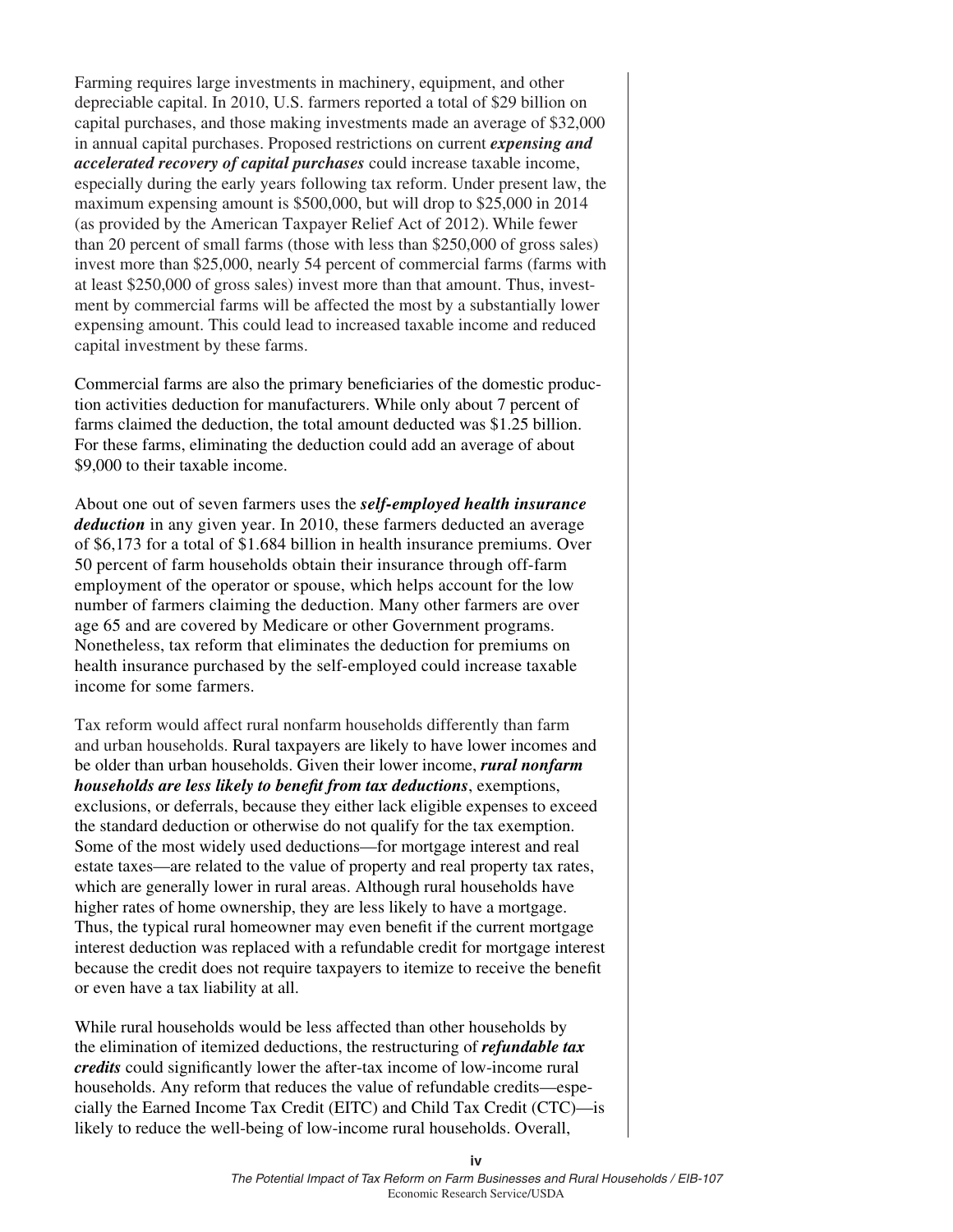one out of every three rural taxpayers receives benefits from the EITC or the CTC. In 2008, 21.6 percent of rural taxpayers received EITC benefits, compared with 16.9 percent of urban taxpayers. The earned income and child tax credits provided a total benefit of \$20.6 billion to rural taxpayers in 2008.

#### *How Was the Study Conducted?*

This report uses both published and special tabulation data obtained from the Internal Revenue Service to provide an overview of the current tax situation for U.S. farm households and to evaluate the importance of various Federal income tax policies. It also uses farm-level data from USDA's Agricultural Resource Management Survey to estimate the effects of various policies on Federal income tax liabilities of farmers. The American Housing Survey is also analyzed to evaluate the relative importance of various tax provisions for rural households.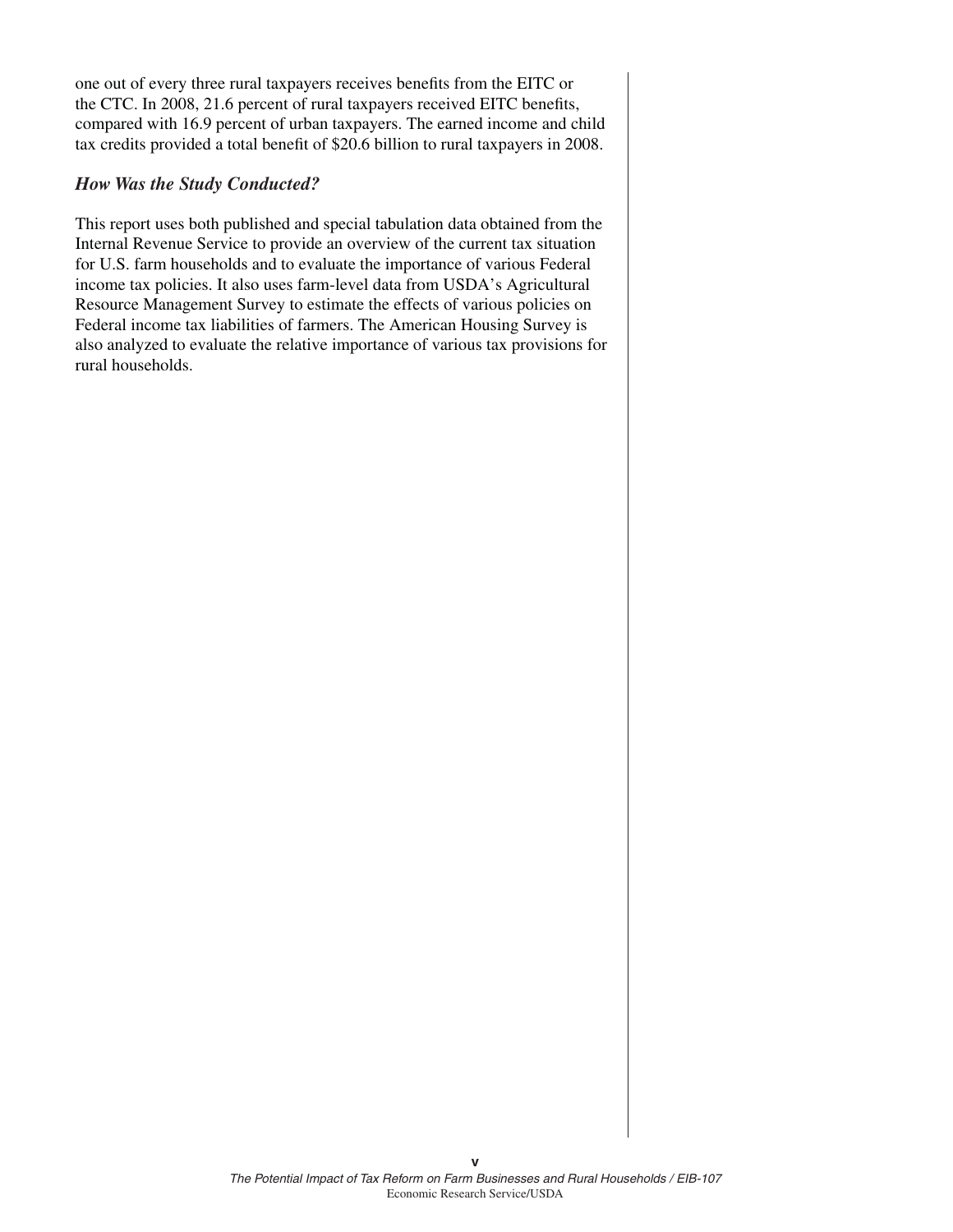## **Introduction**

Tax reform has once again become a topic of discussion among policymakers and the general public. Proposals calling for fundamental reform of the Federal income tax system have raised awareness of features of the system that many regard as overly complex, inefficient, or inequitable. Proponents of reform argue that the system, with its patchwork of tax preferences, is needlessly complicated and expensive to administer. Proponents also see this as an opportune time for a comprehensive overhaul of the tax system because major features of the system are set to change, although some features were recently made permanent by the American Taxpayer Relief Act of 2012.

Legislation enacted in the Economic Growth and Tax Relief Reconciliation Act of 2001 (EGTRRA) and the Jobs and Growth Tax Relief Reconciliation Act of 2003 (JGTRRA) expired at the end of 2012. However, the American Taxpayer Relief Act of 2012 made permanent or extended many of the provisions in those acts important to farm businesses and rural households.<sup>2</sup> Under current law, the marginal tax rates on ordinary income under \$400,000 (\$450,000 for couples) remain at the current rates, as does the rate on capital gains and dividends; certain preferential accelerated capital cost recovery provisions also remain.

This report examines recommendations put forth in a report by the co-chairs of the National Commission on Fiscal Responsibility and Reform (NCFRR) for addressing the Federal tax system. The Commission was a bipartisan reform panel created by the President in February 2010 to address the fiscal stability of the United States. This report represents common reform themes expressed by stakeholders and policymakers that will likely serve as a blueprint for future tax reform.3 The elements of reform discussed in this report—eliminating or restructuring tax preferences such as mortgage interest deductions, restructuring capital gains and dividend tax rates, lowering marginal tax rates, and reducing the number of tax brackets—could have a significant impact on the after-tax income and well-being of farm businesses and rural households. We use tax return data from the Internal Revenue Service (IRS), income and balance sheet data from USDA's 2010 Agricultural Resource Management Survey (ARMS), and house ownership and mortgage data from the American Housing Survey to examine the size and scope of farm business and rural household activities that currently benefit from provisions identified as targets for reform (For additional information on data sources and definitions, see box).

 ${}^{2}$ Rural is defined as nonmetropolitan, which is any area that is not part of a Metropolitan Statistical Area (MSA).

<sup>3</sup>As provided by its bylaws, the Commission was required to vote on the approval of a final report. On Dec. 3, 2010, a vote was held on a plan forwarded by the panel's 2 chairs, Alan Simpson and Erskine Bowles; however, it fell short of the supermajority of 14 needed to send a proposal to Congress. This analysis examines the proposals of the Commission's co-chairs (National Commission on Fiscal Responsibility and Reform, 2010).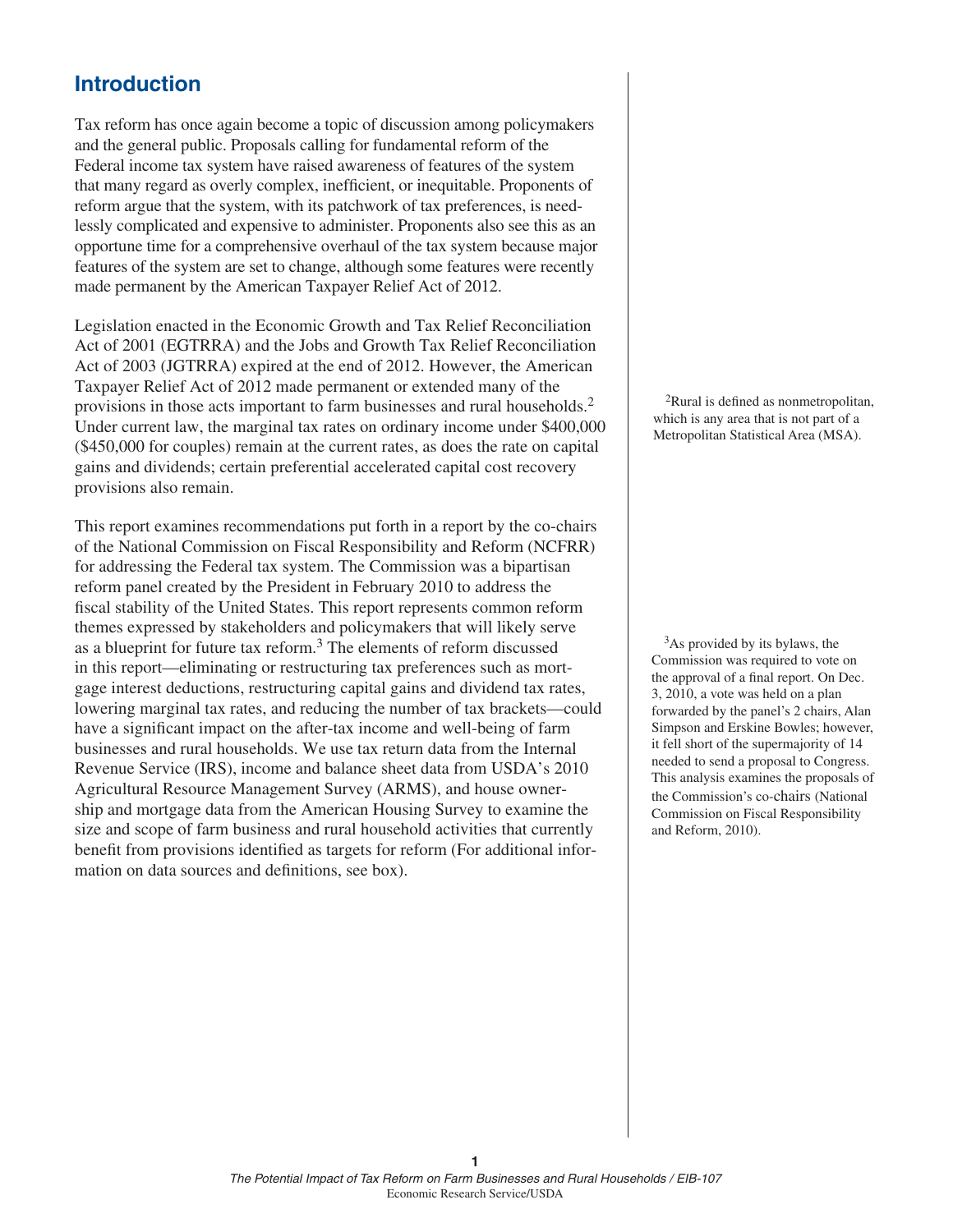#### **Data Sources and Definitions**

#### **Internal Revenue Service Income Tax Data**

The Internal Revenue Service annually collects and publishes information on the operation of the Internal Revenue laws. This report uses both published and special tabulation data obtained directly from the Internal Revenue Service to evaluate the effect of various tax policies on farmers and rural America by level of adjusted gross income. *Adjusted gross income* is income from all sources, including net farm income/loss, minus certain adjustments to income. For tax purposes, a *farm* is defined as a taxpayer who has farm income or expense and files a schedule F Federal income tax return.

http://www.irs.gov/uac/Tax-Stats-2

#### **Agricultural Resource Management Survey Data**

The annual Agricultural Resource Management Survey (ARMS) is USDA's primary source of information on the financial condition, production practices, and resource use of America's farm businesses and the economic well-being of America's farm households. The report uses income and balance sheet information from the survey to evaluate various policies and to differentiate the impact by farm size based on gross sales. For purposes of the survey, a *farm* is defined as any place from which \$1,000 or more of agricultural products were produced and sold, or normally would have been sold, during the year. http://www.ers.usda.gov/data-products/arms-farm-financial-and-cropproduction-practices.aspx

#### **American Housing Survey Data**

The American Housing Survey is the most comprehensive national housing survey in the United States. It provides current information on a wide range of housing subjects. The survey is used in this report to obtain information on home ownership and mortgage amounts. http://www.census.gov/housing/ahs/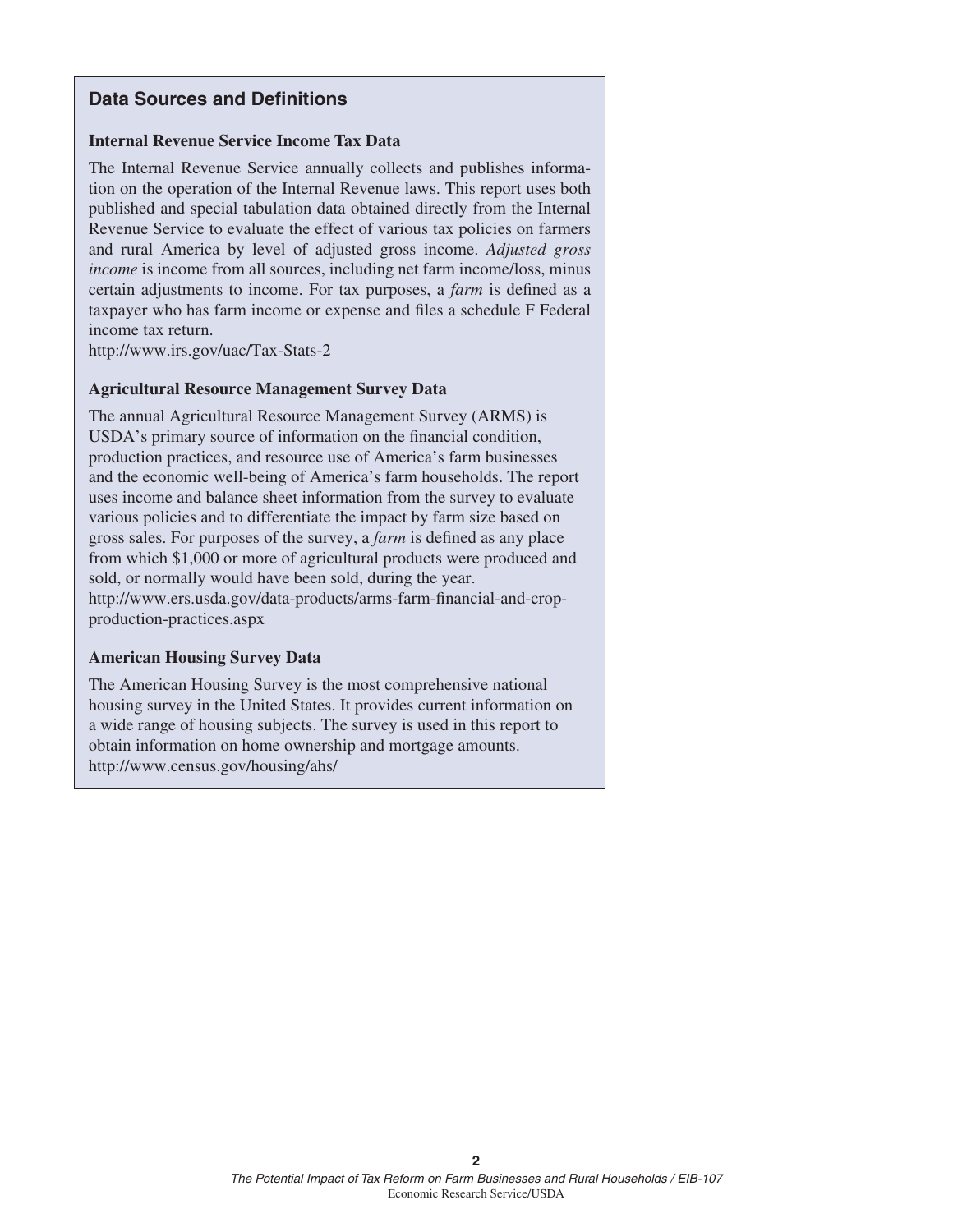## **Objectives of Fundamental Tax Reform**

The impetus to reform the tax system is the nearly universal desire to make the tax system simpler to administer and comply with, to improve its efficiency, and to ensure equitable treatment. To accomplish such goals, reform proponents often refer to "broadening the tax base," or amending the Internal Revenue Code (IRC) to include more income as taxable by eliminating tax expenditures or preferences.<sup>4</sup> Tax expenditures, the top ten by expense shown in table 1, are defined as Federal revenue losses attributable to special tax exclusions, exemptions, and deductions, as well as preferential tax rates, credits, and deferrals of tax liability (OMB, 2012). Broadening the tax base by eliminating tax expenditures can reduce complexity and computational burden, and perhaps increase efficiency and equity.

Maintaining the progressive nature of the current tax system is also a stated goal of reform. Generally, progressivity is measured as a function of taxes paid relative to income. If the average tax rate increases with income, the system is said to be progressive. Progressivity can also be measured by the system's impact on the change in the relative after-tax income shares across the population of taxpaying households. A progressive system will reduce the after-tax income of taxpayers relative to their pre-tax incomes as taxpayers' incomes increase.

#### Table 1

| Top ten individual tax expenditures, 2011                                                                                |                           |  |  |  |
|--------------------------------------------------------------------------------------------------------------------------|---------------------------|--|--|--|
| Expenditures                                                                                                             | Estimates<br>(\$ billion) |  |  |  |
| Exclusion of employer contributions for health care, health<br>insurance premiums, and long-term care insurance premiums | 109.3                     |  |  |  |
| Reduced tax rates on dividends and long-term capital gains                                                               | 90.5                      |  |  |  |
| Deduction for mortgage interest on owner-occupied residences                                                             | 77.6                      |  |  |  |
| Earned Income Tax Credit                                                                                                 | 59.5                      |  |  |  |
| Child Tax Credit                                                                                                         | 56.4                      |  |  |  |
| Exclusion of pension contribution and earnings to defined<br>contribution plans                                          | 48.4                      |  |  |  |
| Exclusion of pension contribution and earnings to defined benefit<br>plans                                               | 42.7                      |  |  |  |
| Deduction of non-business State and local government income<br>taxes, sales taxes, and personal property taxes           | 42.4                      |  |  |  |
| Exclusion of capital gains at death                                                                                      | 38.0                      |  |  |  |
| Exclusion of untaxed social security and railroad retirement<br>benefits                                                 | 31.0                      |  |  |  |
| Exclusion of untaxed benefits provided under cafeteria plans <sup>*</sup>                                                | 31.0                      |  |  |  |
| Total                                                                                                                    | 626.8                     |  |  |  |

\*A "cafeteria plan" is a type of employer-provided benefi t plan that allows employees to receive certain benefits—for example, accident and health benefits, adoption assistance, or dependent care assistance—on a pretax basis, .

Source: Joint Committee on Taxation, January 2012, Estimates of Federal Tax Expenditures for Fiscal Years 2011-2015, JCS-1-12, table 1.

4Tax expenditures are sometimes known as "tax preferences," evoking an image that the benefits accrue to a small group or a narrowly defined activity. However, in some cases, an individual tax expenditure benefits a large proportion of taxpayers. The exclusion from income allowed for the employer contribution toward health insurance is one example.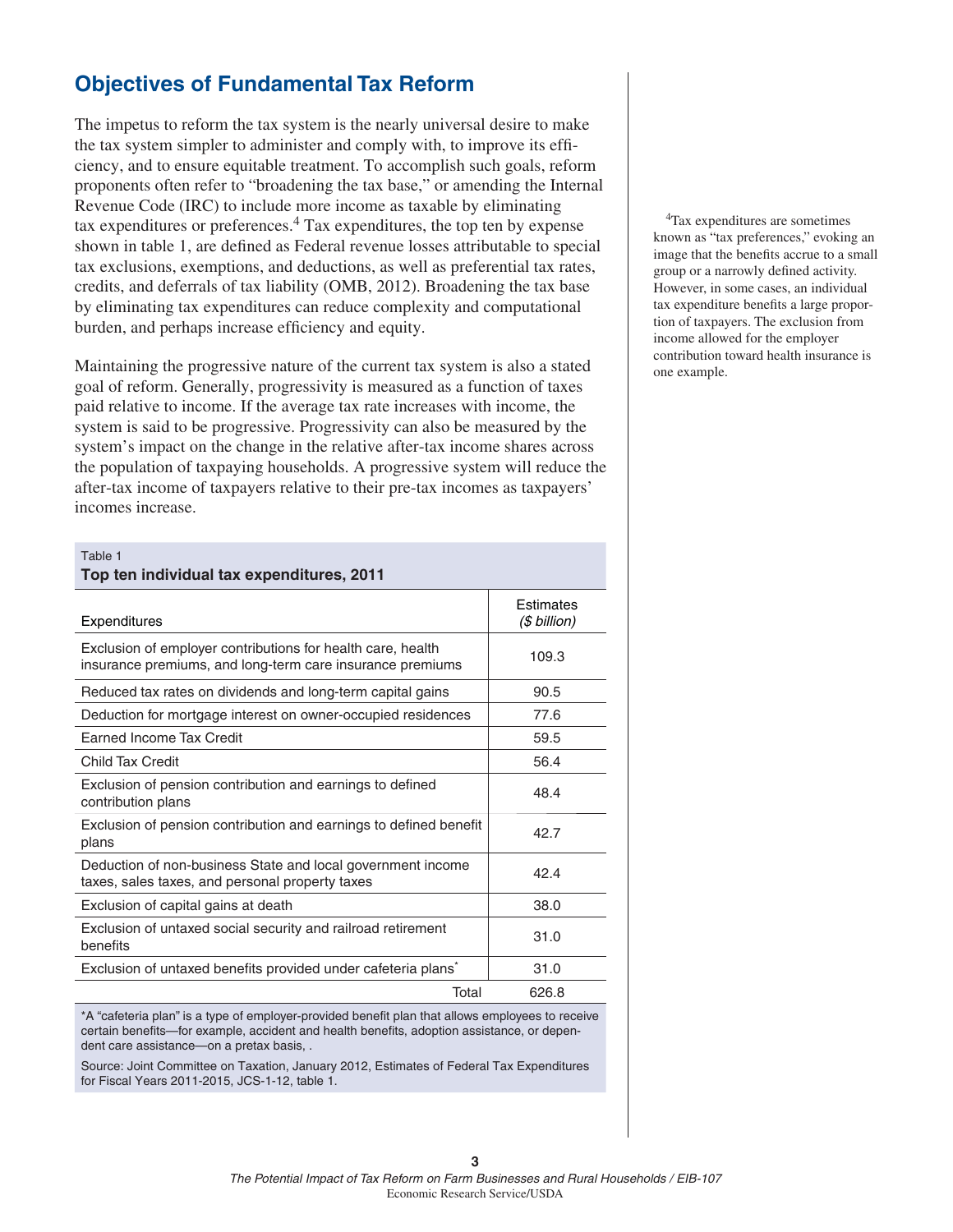## **Simplifying the Tax System**

Complying with the tax code can be time consuming and costly if help with preparation is needed. More than three out of five U.S. taxpayers paid for tax preparation in 2006 (GAO, 2007). The need for assistance is not limited to taxpayers who would traditionally have complex tax filings, like individuals who receive income through partnerships or other pass-through entities, including a majority of farmers. Many tax credits are targeted to low-income families with children, and on average, a family receives multiple credits. Further, each credit may require a complex series of calculations, carried out through multiple forms, and guided by different eligibility rules. Filers may not be aware of the tax benefits available to them because of the labyrinth of rules, and accessing the benefits may require paying for preparation assistance. This complexity may also result in taxpayers' failure to report income or file appropriately, and in some cases failure to file altogether. The IRS estimated the tax gap—the difference between taxes owed and taxes paid was \$345 billion in 2001 (GAO, 2011).

## **Improving Efficiency**

Taxes affect decisions about resource allocation, including the decision to participate in an activity and the level of effort of the activity for those who participate. The labor force participation decision is often cited as an example. Tax rates influence a person's decision to participate in the labor force, as well as how many hours to work, by altering the after-tax rate of pay. Proponents also suggest that the tax preferences in the current system distort such economic decisions by changing relative prices of economic activities. From the perspective of societal well-being, preferential tax treatment can cause distortions to arise when relative price differentials encourage taxpayers to consume, save, and invest differently than they would without such distortions. By removing preferential tax treatment, many of the taxinduced economic distortions can be lessened or eliminated.

Many proponents of tax reform argue that current tax rates—seven brackets ranging from a rate of 10 to 39.6 percent—are too high and discourage work and investment, leading to inefficiency. On the other hand, higher tax rates may encourage more work if taxpayers choose to maintain their current standard of living rather than trade consumption for leisure. Further, the preferential treatment of gains from capital income may encourage an inefficient allocation of resources to unearned income; in particular, higher income individuals have the ability to substitute their remuneration between ordinary income and capital income. However, the extent to which a taxpayer's labor-supply decisions are influenced by the after-tax value of earnings is an empirical question.<sup>5</sup> Further, many of the provisions in the IRC, such as the Earned Income Tax Credit (EITC) and Child Tax Credit (CTC), are subject to phaseout once a taxpayer's income reaches a certain level. When the graduated tax brackets combine with the credit phaseout rates, taxpayers face even greater effective tax rates, which could lead some to work less in order to avoid the phaseout.<sup>6</sup>

5The effect of taxes on labor supply varies by demographic; the labor supply of prime-age (ages 25-54) men is estimated to be very insensitive to taxes (Hausman, 1981; MaCurdy et al., 1990), while the labor supply of women, particularly married women and women with children, is estimated to be more sensitive (Hausman. 1981; Dickert et al., 1995).

6Eissa and Williamson-Hoynes  $(2004)$  find that married women in the phaseout range of the EITC are less likely to work.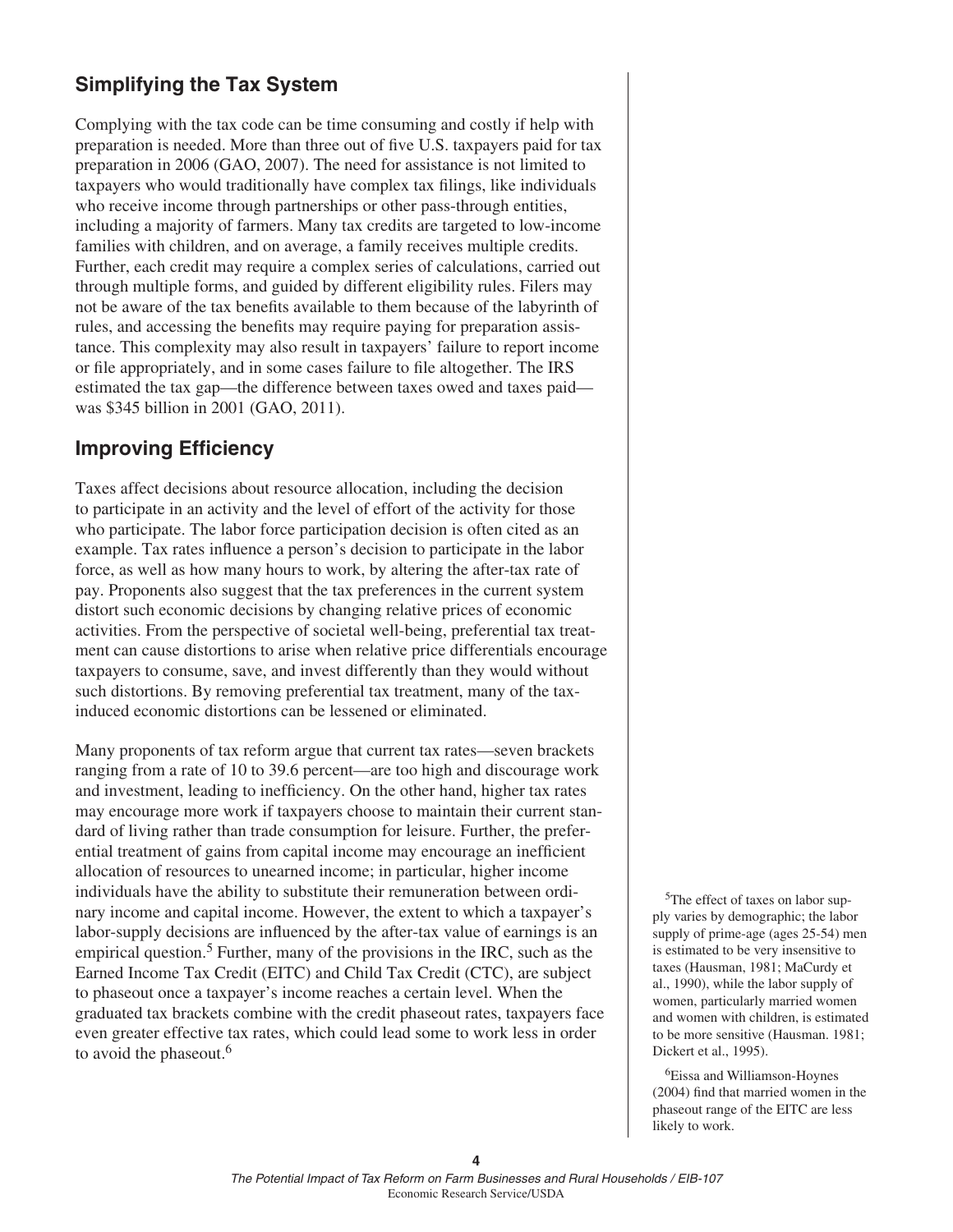## **Equity Concerns**

The Federal tax system has been criticized for violating the concepts of vertical and horizontal equity. Simplifying the tax code by eliminating deductions may address some equity concerns. The principle of vertical equity requires that taxpayers across the income distribution are taxed in proportion to their ability to pay, and proponents of reform note that the system of deductions violates this principle because higher income individuals benefit more from deductions due to their higher marginal tax rates. From the standpoint of vertical equity, credits offer an advantage over itemized deductions because the tax value of each dollar of credit is equal for all taxpayers, no matter the taxpayer's marginal tax rate.

On the other hand, in many cases, the system treats similarly situated taxpayers differently—or treats taxpayers with the same income differently—violating the principle of horizontal equity. The different tax treatment of earnings and capital gains is a notable example. Under current law, a taxpayer with \$50,000 of earned income from salaries, wages, or business endeavors will face a significantly higher tax burden than a taxpayer whose income consists of \$50,000 of unearned income from dividends or capital gains.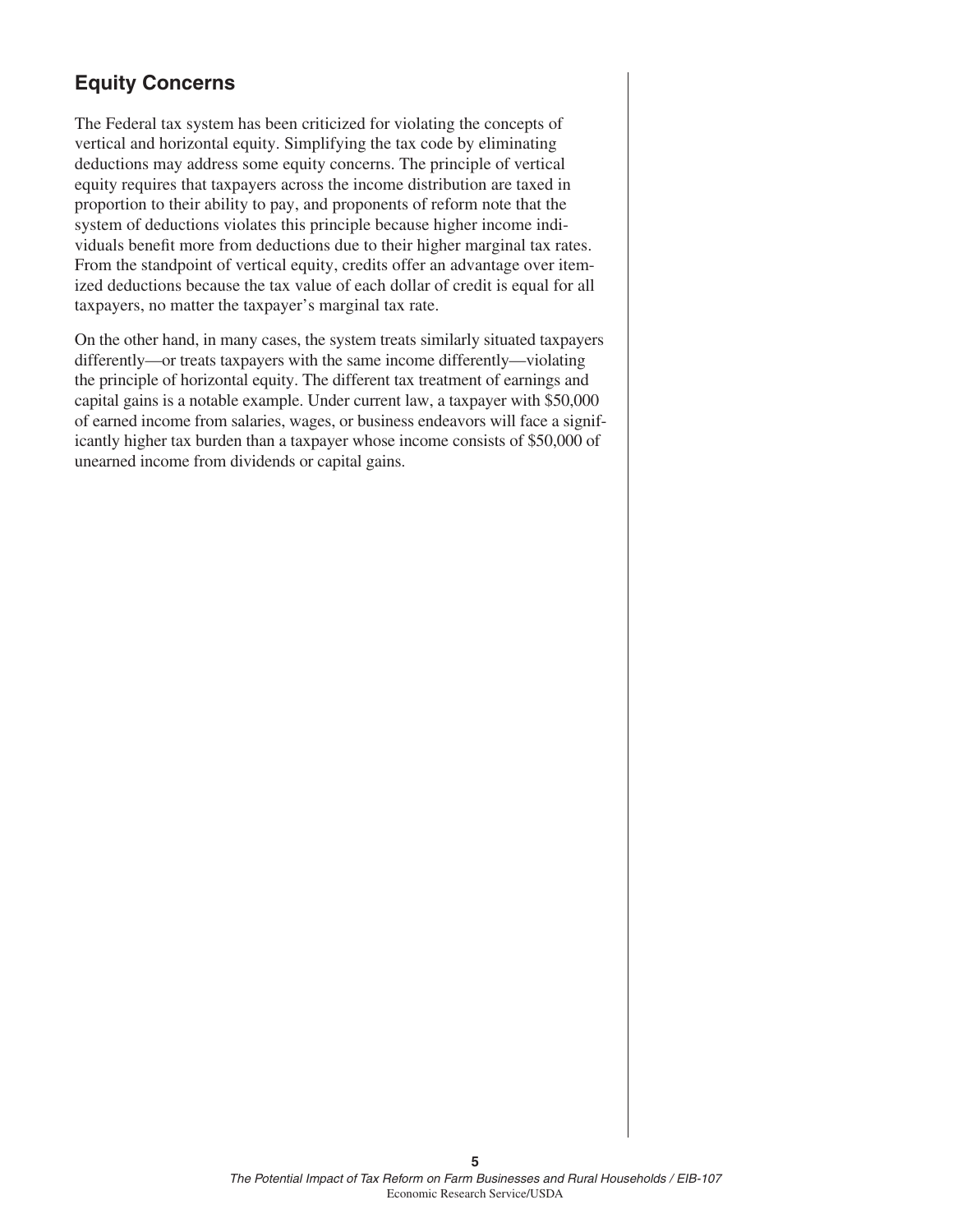## **Reform Proposals**

The bipartisan National Commission on Fiscal Responsibility and Reform was created in February 2010 by the President to "[identify] policies to improve the fiscal situation in the medium term and to achieve fiscal sustainability over the long run."7 The Commission's co-chairs released a report in December 2010 entitled "The Moment of Truth," offering multiple variations of tax reform scenarios that rely on eliminating itemized deductions and restructuring or creating new credits, as well as lowering the statutory marginal rates.

Itemized deductions are targeted for reform because they add complexity to the tax system and reduce equity and progressivity. Proponents of reform argue that itemized deductions complicate the Federal tax system and create differences in tax liability between taxpayers with similar incomes and filing status—a violation of the principle of horizontal equity. Further, itemized deductions reduce the progressivity of the tax system because their value depends on the taxpayer's marginal tax rate, generally reducing tax liability more for a high-income taxpayer than for a low-income taxpayer. Thus, the impact of reducing or eliminating itemized deductions would be more keenly felt by high-income taxpayers. This is true, for example, with respect to the mortgage interest deduction, which is typically one of the largest itemized deductions for most taxpayers.

To start, the Commission's proposal would eliminate all special tax preferences and use revenue from the savings to lower tax rates and add back "small and more targeted" provisions that accomplish policy goals, such as promoting the labor force participation of low-income households, homeownership, health, charity, and retirement saving. Under the co-chairs' illustrative plan, the widely used deduction for mortgage interest would be replaced with a 12-percent nonrefundable credit applied to the annual interest on a mortgage worth no more than \$500,000 in original value.<sup>8</sup>

The deduction for charitable donations would also be eliminated and replaced with a 12-percent nonrefundable credit with a 2-percent adjusted gross income (AGI) floor—that is, the credit would only apply to donations to the extent that they exceed 2 percent of a taxpayer's AGI. The NCFRR co-chairs' plan would simplify retirement saving by consolidating retirement accounts and limit the aggregate annual amount that could be contributed to the lesser of \$20,000 or 20 percent of income.

Under current law, the interest income received from State and municipal bonds is not taxable and has been treated as such for nearly a century. The co-chairs' proposal would tax the interest income on all newly issued State and municipal bonds, including "Aggie Bonds" issued by States, which provide loans to beginning farmers with low equity.

<sup>7</sup>Created by Executive Order 13531.

8A nonrefundable credit is applied up to only the amount of a taxpayer's tax liability. If the value of a nonrefundable credit is more than the amount of tax, the taxpayer's tax liability is reduced to zero. In contrast, a refundable credit may entitle the individual to receive a refund for the amount in excess of tax liability.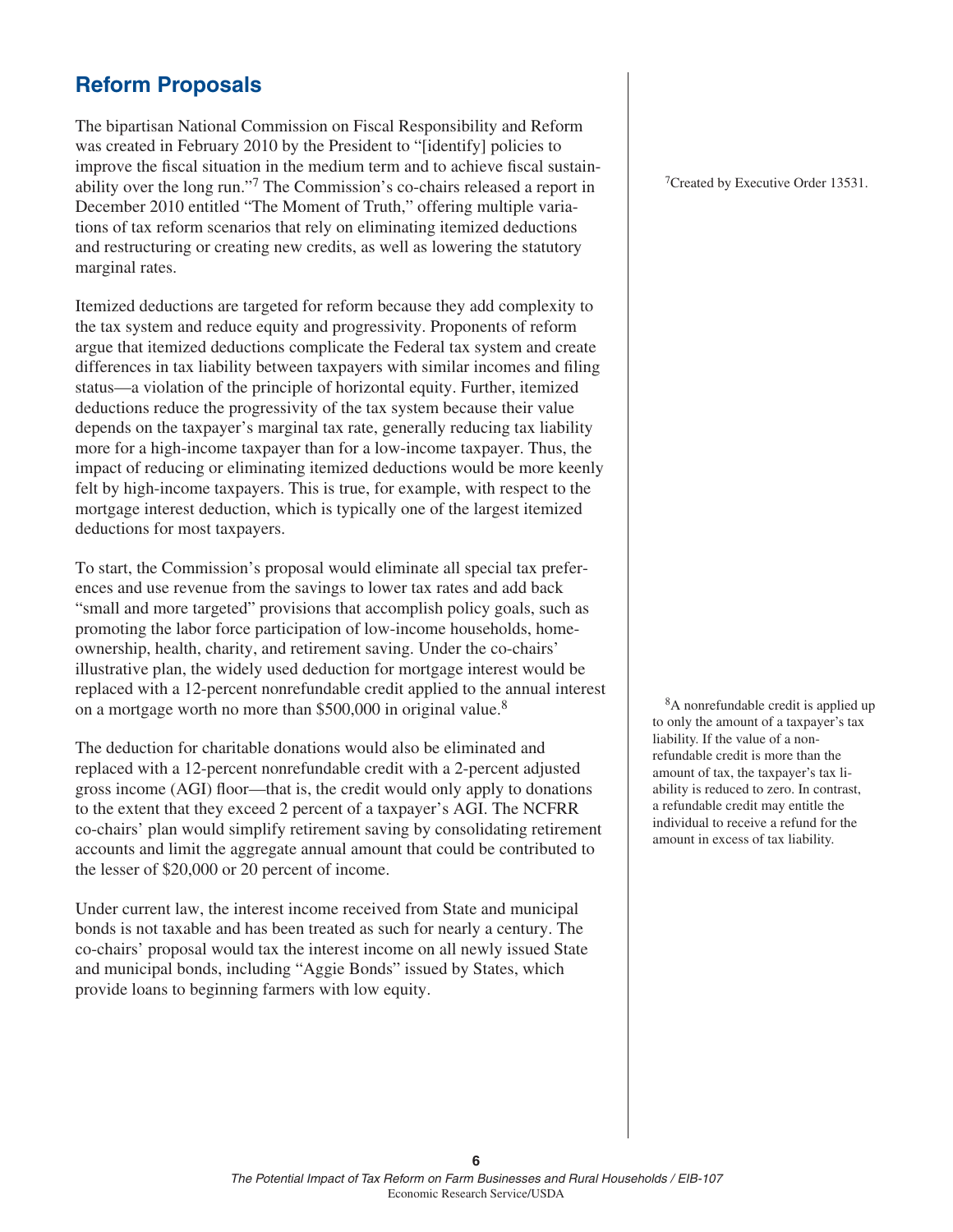The co-chairs' plan also calls for a limit or "cap" on the tax treatment of employer-sponsored health care insurance. Under current law, 100 percent of the cost of an employer's contribution for health insurance is excluded from taxation, and this represents the largest tax expenditure in terms of cost—over \$109 billion a year (see table 1)—covering close to 150 million individuals in America (Kaiser Foundation, 2011). The proposal calls for the exclusion to be reduced to the 75th percentile of premium values in 2014 and kept at this level through 2018, effectively reducing the value of the exclusion, though only for beneficiaries whose plans exceed the imposed cap. By 2038, however, the proposal would completely phase out the exclusion, and tax the full extent of employers' contribution to health insurance.

The NCFRR report also proposes to reduce the statutory marginal tax rates and condense them to three brackets—the lowest rate could be as low as 8 percent and the maximum rate no higher than 29 percent.<sup>9</sup> Capital gains and dividends would be taxed at these new lower ordinary rates.

Two other notable tax reform plans have also been released recently (see appendix table A1). In August 2010, The President's Economic Recovery Advisory Board—an advisory panel tasked by the President with assembling options to reform the tax system—released a report with options to simplify the IRC for individual taxpayers, increase taxpayer compliance, and reform the corporate tax system. The Bipartisan Policy Center also issued a proposal by their Debt Reduction Task Force<sup>10</sup> entitled "Restoring America's Future." Both of these proposals share common features with the NCFRR co-chairs' report, such as lowering marginal rates on ordinary income, equalizing capital gains and ordinary income tax rates, reducing tax expenditures, reducing itemized deductions, consolidating credits, and streamlining the taxfiling process. The Bipartisan Policy Center plan proposes a national sales tax as well.

<sup>9</sup>The current maximum rate is 39.6 percent.

10Senator Pete Domenici and Dr. Alice Rivlin, co-chairs.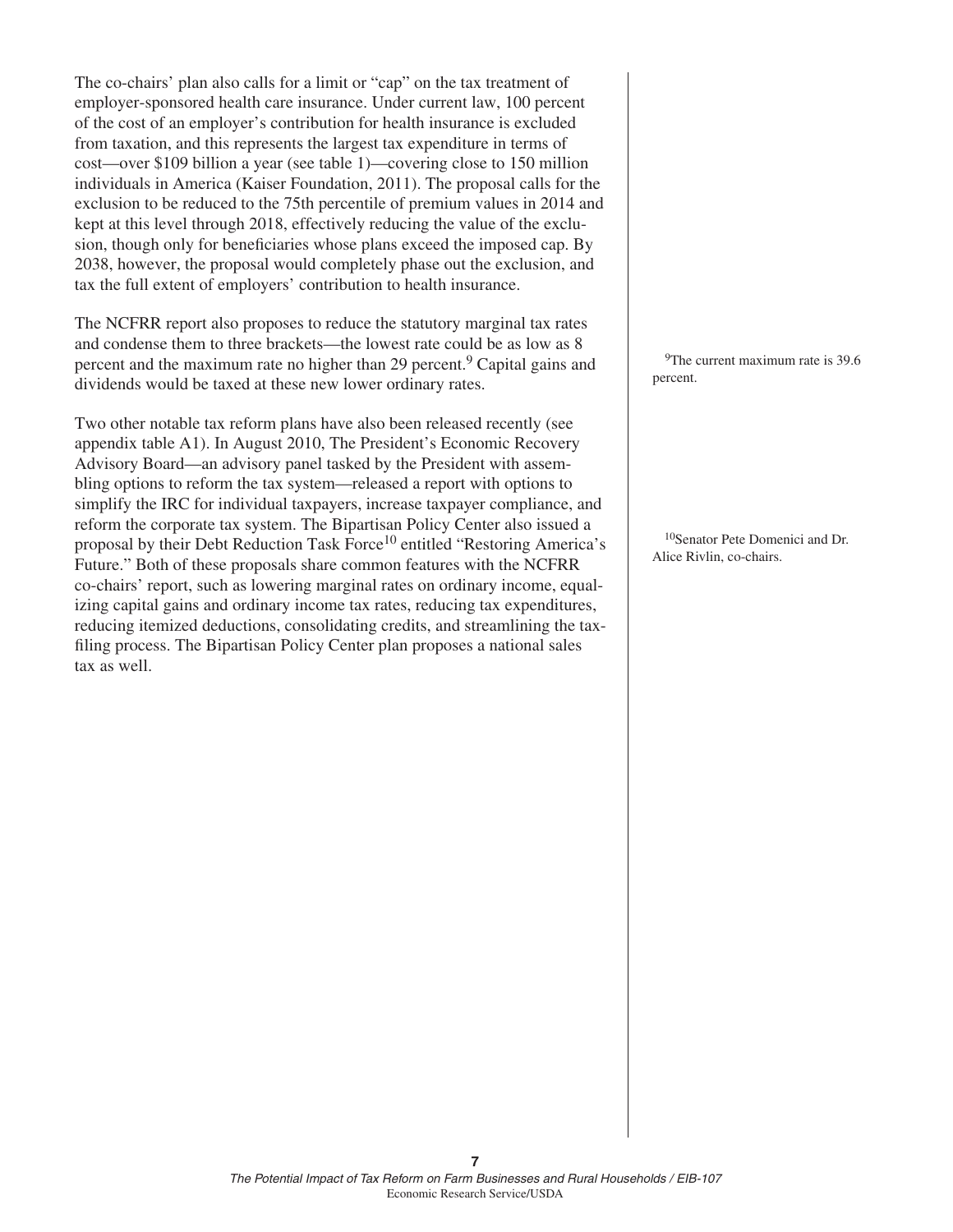## **Taxation of Farm Income Under Proposed Reform**

The Federal income tax is a progressive tax imposed on net income. It is collected annually and accounts for a substantial portion of total Federal tax revenues. Reform of the Federal income tax could have a significant effect on investment, management, and production decisions in the agricultural sector.

The individual income tax is significantly more important than the corporate income tax for understanding how taxes affect most farmers. Sole proprietorships, partnerships, and subchapter S corporations are all taxed at the individual level. The most common form of farm organization is the sole proprietorship which, according to the 2007 Census of Agriculture (USDA, National Agricultural Statistics Service), accounted for 86.5 percent of all farms and 50 percent of total sales. Partnerships comprise 7.9 percent of farms and 20 percent of sales. Income from farm partnerships and corporations taxed under subchapter S of the IRC (known as S Corporations) is also passed through to the individual partners or shareholders for taxation at the individual shareholder or partner level. Corporate farms, including C-corporations and S-corporations, in total represent 4.4 percent of U.S. farms and account for about 30 percent of sales. While census data do not separate S-corporations from other corporations, family-held corporations account for about 90 percent of all corporations, and many of these familyheld corporations are S-corporations. The remaining 1.3 percent of farms includes cooperatives, estates, trusts, and institutional farms. Some of the income from these farms is also taxed under the individual tax rate structure. Therefore, more than 96 percent of all farms and over 75 percent of farm sales are taxed under the provisions of the individual income tax.

Although most family income and a large share of farm income is taxed under the individual tax structure, this does not mean that reform of the corporate tax structure would have no impact on agriculture.<sup>11</sup> The NCFRR co-chairs recommended replacing the graduated corporate tax rate structure with one rate; they suggested a 28-percent tax rate, depending upon the number of corporate tax expenditures that are eliminated. Since most farm corporations are relatively small, with income taxed at less than the top rate, eliminating the graduated rate structure could shift the tax burden from larger to smaller corporations.<sup>12</sup> For instance, the current tax rate on the first \$50,000 of taxable income is 15 percent. Thus, smaller farm corporations could not only lose deductions as tax expenditures are eliminated but face higher tax rates on their expanded income tax base if the current rate structure is replaced with a single rate.

Corporate tax reform could also affect capital cost recovery and the domestic production activities deduction. Changes to these business tax provisions as part of corporate tax reform could also have a significant impact on the farm business income and tax liability of sole proprietors, partners, and other farm businesses taxed under the individual tax structure.

11Corporate taxes are levied on the net income of the corporation; individual taxes are based on the adjusted gross income of the individual.

122008 Internal Revenue Service (IRS) data indicate that as many as 64 percent of corporate farms have business receipts of less than \$250,000 (IRS, SOI Tax Stats, Table 5: Returns of Active Corporations 2008).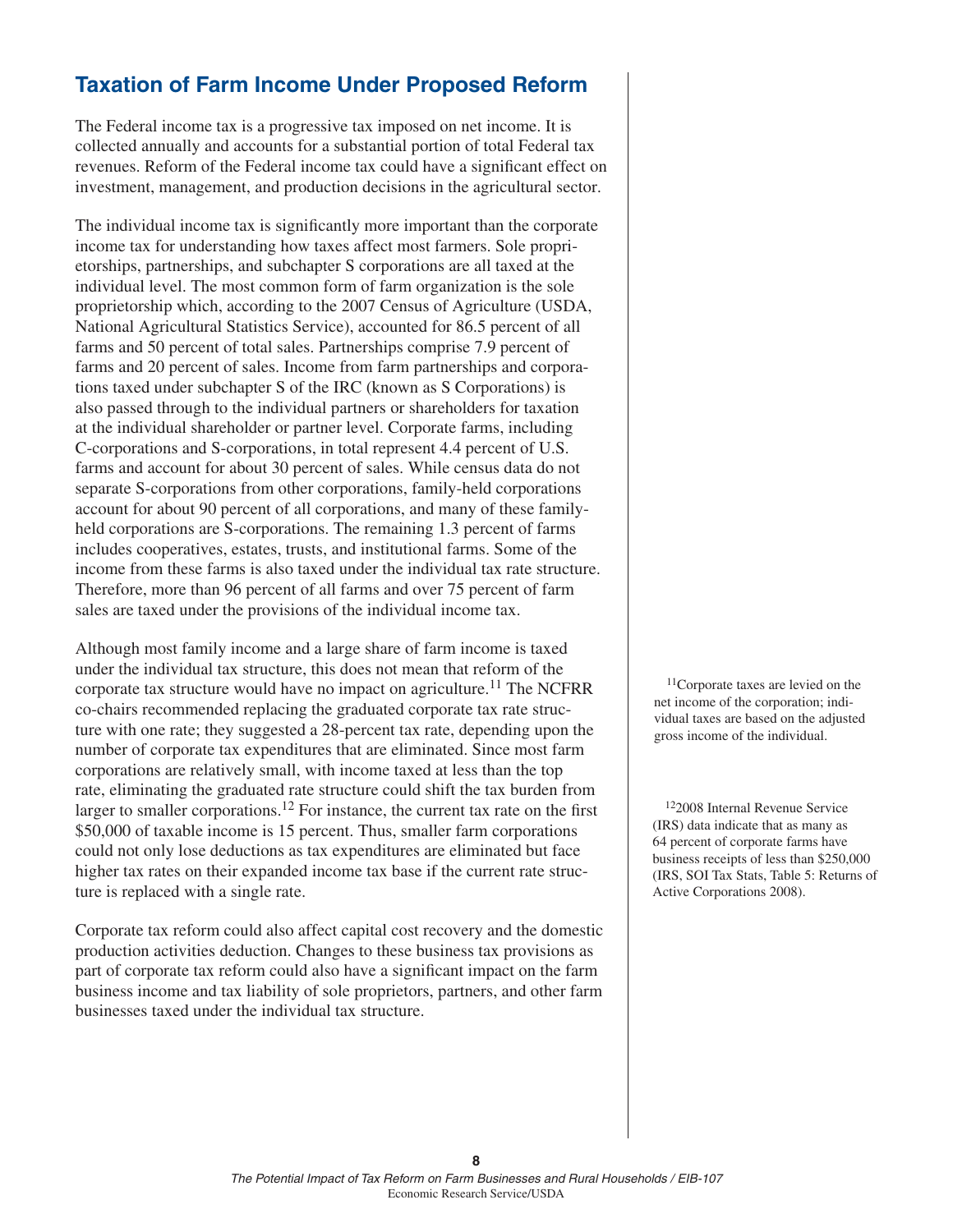## **Most Federal Income Tax for Farm Households Is Paid on Off-Farm Income**

Farm households receive income from both farm and off-farm activities, and for many, off-farm income accounts for a large share of the household's total income. In 2011, the average farm household income reported in the ARMS survey was \$87,289, and off-farm sources accounted for a majority of the income (84.3 percent). In fact, since 1980, farm sole proprietors as a group have reported negative aggregate net farm income for tax purposes, and over the last decade, both the share of farmers reporting losses and the amount of losses reported have increased (fig. 1). About half of all farm partnerships and small business corporations also report losses.

In 2010, based on IRS data, nearly three of every four farm sole proprietors reported a farm loss. For those who reported a loss, the average loss was \$18,079 for a total of \$24 billion. This increased reporting of losses has coincided with an increase in the amount of capital investment that can be expensed in the first year; that and other tax law changes may partially explain the trend of increasing reported farm losses.

Because the family is the typical unit of taxation for a farm business, farm and nonfarm income are combined when computing Federal income taxes for farm households. Most Federal income tax paid by farm households can be attributed to nonfarm income. With only about 30 percent of farm sole proprietors reporting a profit and with just 60 percent of those reporting a farm profit owing any Federal income taxes, only about 19 percent of farm sole proprietors paid any Federal income tax on their schedule F farm income in 2010.

Table 2 provides information on average income, farm profit/loss, and taxes by level of adjusted gross income for farm sole proprietors in 2010. While farm sole proprietors reported average adjusted gross income and taxes of





Source: USDA, Economic Research Service; tax data are compiled from the Internal Revenue Service.

**9** *The Potential Impact of Tax Reform on Farm Businesses and Rural Households / EIB-107* Economic Research Service/USDA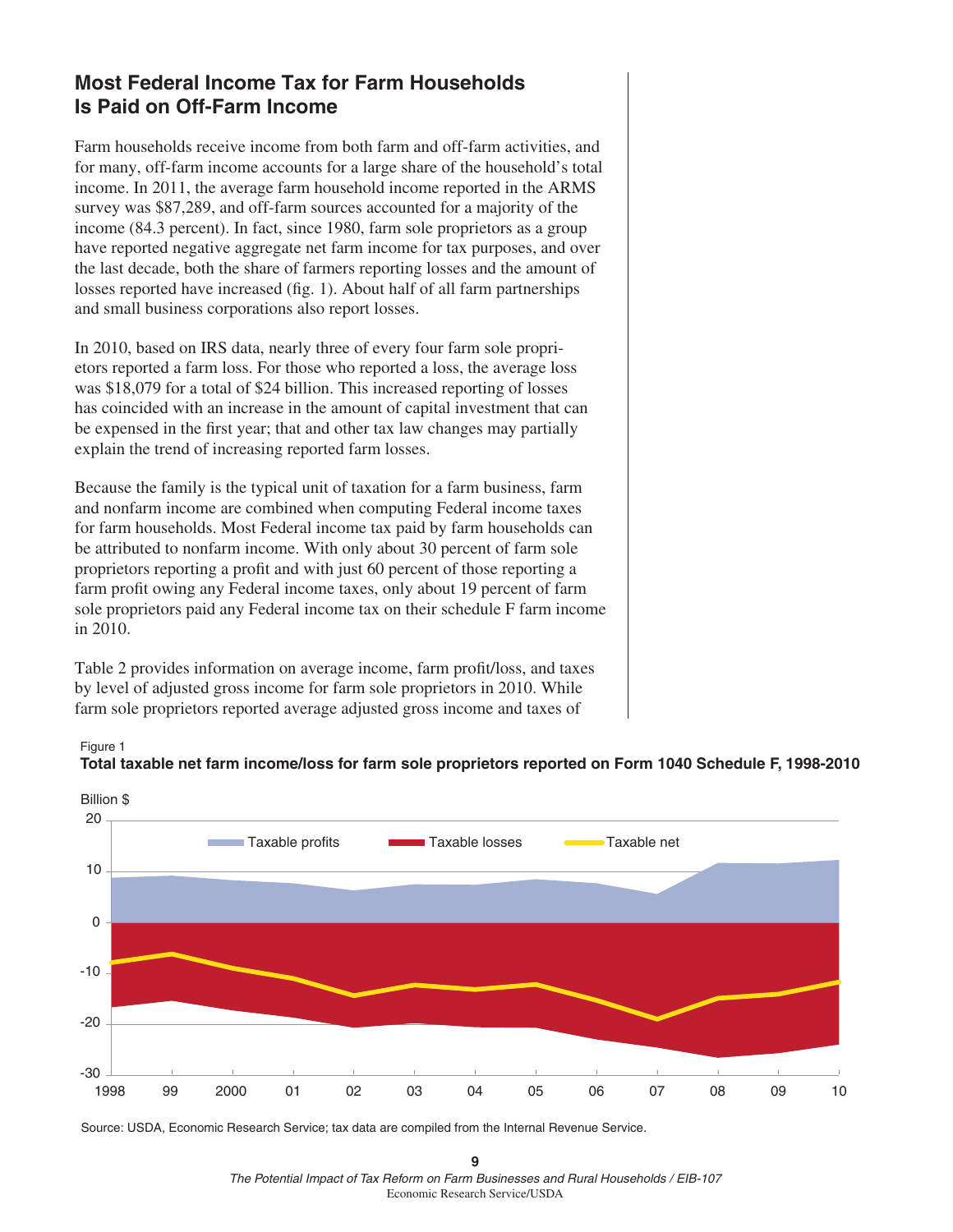#### Table 2 **Average farm profit/loss, income tax liability, and tax rate for farm sole proprietors by level of adjusted gross income, 2010**

|                                   |                      | 50                                     |                                 |                                     |                                            |
|-----------------------------------|----------------------|----------------------------------------|---------------------------------|-------------------------------------|--------------------------------------------|
| Level of adjusted<br>gross income | Number of<br>returns | Average<br>adjusted<br>gross<br>income | Average<br>farm profit/<br>loss | Average<br>Federal<br>income<br>tax | Average<br>effective<br>income<br>tax rate |
|                                   |                      | <b>Dollars</b>                         | <b>Dollars</b>                  | <b>Dollars</b>                      | Percent                                    |
| No adjusted gross<br>income       | 152,600              | (115, 827)                             | (27, 746)                       | 106                                 |                                            |
| \$1 to \$10,000                   | 155,440              | 5,051                                  | (5,092)                         | 8                                   | $\cdot$ .2                                 |
| \$10,001 to \$25,000              | 242,271              | 17,285                                 | (6, 457)                        | 116                                 | .7                                         |
| \$25,001 to \$50,000              | 413,386              | 37,148                                 | (5,025)                         | 1,067                               | 2.9                                        |
| \$50,001 to \$100,000             | 554,953              | 72,088                                 | (3, 181)                        | 4,858                               | 6.7                                        |
| \$100,001 to \$250,000            | 339,874              | 141,398                                | (800)                           | 17,376                              | 12.3                                       |
| Over \$250,000                    | 76,206               | 944,714                                | (13, 488)                       | 203,773                             | 21.6                                       |
| All                               | 1,934,731            | 85,021                                 | (6,064)                         | 12,664                              | 15.1                                       |

Source: USDA, Economic Research Service, based on special tabulations from 2010 Internal Revenue Service (IRS) tax data.

\$85,021 and \$12,664, respectively, they also reported a net farm loss of \$6,064, on average. Because taxes on farm income are paid at the individual level, under the proposed changes to the individual income tax system, farm households could experience significant changes to their after-tax incomes. Proposed changes to the system of deductions and credits will expand the taxpayer's tax base, and proposed changes to tax rates on dividends and capital gains, in particular, will raise current tax rates for some farmers, even if the plan is designed to be revenue neutral.

## **Farmers Realize a Greater Share of Their Income From Capital Gains Than the Average Taxpayer**

Reform would likely alter the tax treatment of capital gains. The Federal income tax system has historically taxed gains on the sale of assets held for investment purposes at lower rates than on other sources of income. The current tax rate on capital gains is 15 percent for taxpayers below the 39.6 percent income tax bracket and 20 percent for those in the 39.6-percent bracket (0 percent for taxpayers in the 10- or 15-percent income tax brackets; in addition, certain high-income taxpayers are assessed a 3.8 percent surtax). These reduced rates are especially significant for farmers because some assets used in farming or ranching are eligible for capital gains treatment and the amount of capital gains is increased by the ability to currently deduct certain costs (e.g., maintenance or depreciation). A primary source of such gains (or losses) is the sale of cattle used for breeding, dairy, draft, or sporting purposes; and certain other livestock.<sup>13</sup> Under current tax law, the IRC allows for proceeds from the disposition of such business property to be treated as a capital gain (or loss).

 $13$ [C]attle and horses, regardless of age, held by the taxpayer for draft, breeding, dairy, or sporting purposes, and held by him for 24 months or more from the date of acquisition, and (B) other livestock, regardless of age, held by the taxpayer for draft, breeding, dairy, or sporting purposes, and held by him for 12 months or more from the date of acquisition. Such term does not include poultry (IRC Section 1231(b)(3)).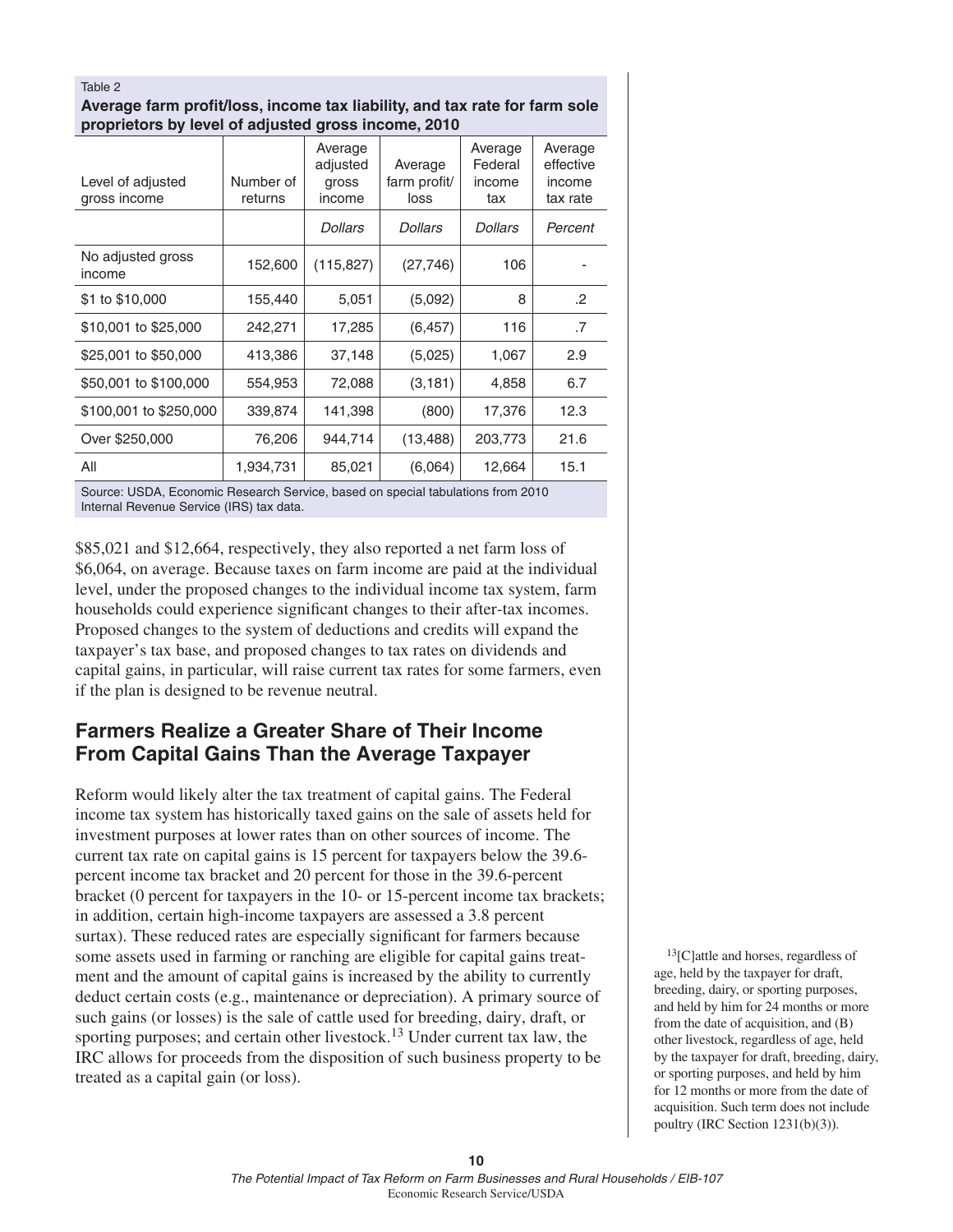Under the reform proposals, the preferential tax rate for capital gains would be eliminated and replaced with a rate that is equal to the rate on ordinary income. According to the IRS, in 2010 about 38 percent of all farmers reported some capital gains—more than three times the share for all other taxpayers. The average amount of capital gain reported by farmers was also more double the average capital gain reported by other taxpayers. In 2010, the last year for which complete IRS data are available, farmers reported capital gains of \$28.4 billion.<sup>14</sup> This amount represented about 21.5 percent of total taxable income reported by farm households. The average amount for those reporting capital gains or losses was \$38,921.

A large amount of this capital gain income was reported by high-income farmers with adjusted gross income over \$250,000. Capital gains accounted for one-third of the taxable income for this group. Although high-income farmers comprised less than 4 percent of sole proprietorships filing returns, they accounted for 74.2 percent of all capital gains reported by farmers and reported average capital gains of \$362,200 (table 3). On average, nearly onethird of reported gains by farm sole proprietors are attributed to the sale of assets used in farming.

The share of farms reporting capital gains income also increases with farm size. Over 60 percent of commercial farmers reported capital gains income, accounting for 25 percent of all capital gains reported by farmers. However,

#### Table 3

#### **Share of returns and average capital gain and income from the sale of business assets for farm sole proprietors by level of adjusted gross income, 2010**

| Level of<br>adjusted<br>gross income | Total<br>number of<br>returns | Share<br>reporting<br>capital<br>gain/loss | Average<br>capital<br>gain | Share<br>report-<br>ing sale<br>of busi-<br>ness<br>assets | Average<br>gain on<br>busi-<br>ness<br>assets | <b>Business</b><br>asset<br>share of<br>total capi-<br>tal gain |
|--------------------------------------|-------------------------------|--------------------------------------------|----------------------------|------------------------------------------------------------|-----------------------------------------------|-----------------------------------------------------------------|
|                                      |                               | Percent                                    | <b>Dollars</b>             | Percent                                                    | <b>Dollars</b>                                | Percent                                                         |
| No adjusted<br>gross income          | 152,600                       | 47.0                                       | 21,090                     | 28.8                                                       | 10,952                                        | 31.8                                                            |
| \$1 to \$10,000                      | 155,440                       | 25.4                                       | 3,159                      | 16.0                                                       | 2,762                                         | 55.0                                                            |
| \$10,001 to<br>\$25,000              | 242,271                       | 27.0                                       | 3,122                      | 16.3                                                       | 3,881                                         | 75.1                                                            |
| \$25,001 to<br>\$50,000              | 413,386                       | 33.9                                       | 4,476                      | 16.3                                                       | 6,429                                         | 68.9                                                            |
| \$50,001 to<br>\$100,000             | 554,953                       | 33.6                                       | 13,518                     | 18.7                                                       | 7,985                                         | 46.0                                                            |
| \$100,001 to<br>\$250,000            | 339,874                       | 49.4                                       | 15,792                     | 17.6                                                       | 22,434                                        | 50.7                                                            |
| Over \$250,000                       | 76,206                        | 77.9                                       | 362,200                    | 31.9                                                       | 204,003                                       | 23.1                                                            |
| All                                  | 1,934,731                     | 37.8                                       | 38,921                     | 18.8                                                       | 22,748                                        | 29.1                                                            |

Source: USDA, Economic Research Service, based on special tabulations from 2010 Internal Revenue Service tax data.

14Internal Revenue Service, Statistics of Income, Special Tabulations for *Farm Proprietorships, 2010:*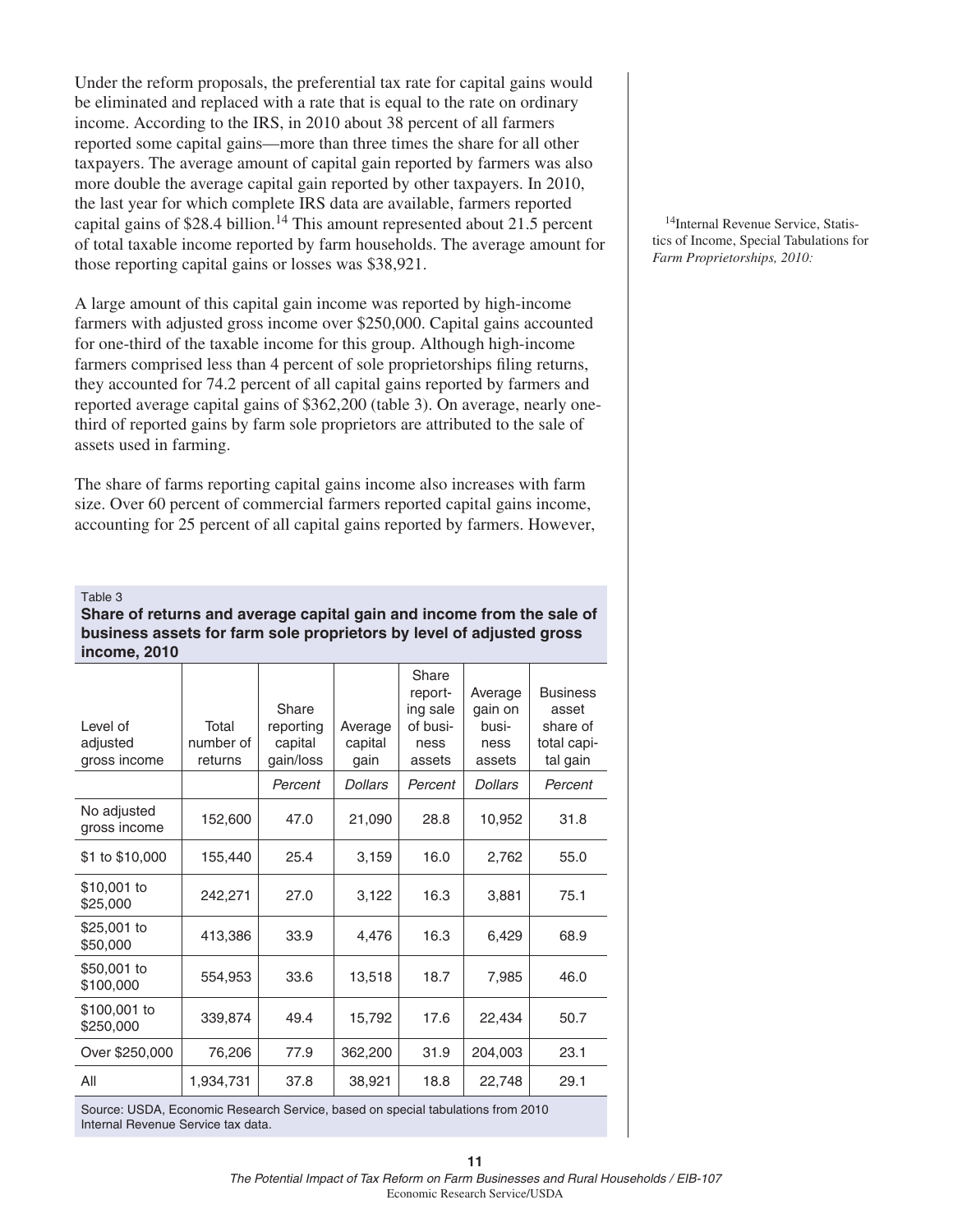most of the capital gain is from the sale of nonfarm assets, especially for residential/lifestyle farmers (Durst and Monke, 2001).<sup>15</sup>

A 2007 IRS *Sales of Capital Assets* study reported that net gains from the sale of livestock were \$2.2 billion, while gains from the sale of farmland were \$4.6 billion. The data include farmers and nonfarmers who held the assets (many nonfarmers hold investments in agriculture but do not materially participate in farming) and demonstrate the high value that the assets generate upon their sale.

## **Limits on Accelerated Capital Cost Recovery Could Affect Farmers' Capital Purchase Decisions**

Farming requires large investments in machinery, equipment, and other depreciable capital. Under the current tax system, such costs may be treated as a current expense or capitalized and depreciated over time. In either case, this reduces the income subject to tax. The amount that can be expensed is subject to a limit, and the investment amount above the limit must be depreciated over a specified recovery period, generally 7 years for farm machinery and equipment.

Based on 2010 ARMS data, U.S. farmers reported a total of \$29 billion in capital purchases, and those making investments made \$32,000, on average, in annual capital purchases.

The tax treatment of these investments is of considerable importance to the farm sector, especially to commercial farmers (farm sales above \$250,000). Over the last decade, the amount that a farmer could immediately expense has changed. Beginning with the Economic Growth and Taxpayer Relief Reconciliation Act of 2001 (2001 Act), which set the expensing amount at \$25,000, the amount of capital purchases eligible for immediate expensing has steadily increased (table 4). The amount was raised from \$25,000 to \$100,000 in 2003, and then again in 2008 to \$250,000 through stimulus legislation. The Small Business Jobs Act of 2010 doubled the expensing amount to \$500,000 for property placed in service in 2010 and 2011.<sup>16</sup> The Tax Relief, Unemployment Insurance Reauthorization, and Job Creation Act of 2010 extended the modified expensing amount, but the amount was lowered to \$139,000 for property placed in service in tax year 2012. The American Taxpayer Relief Act of 2012 temporarily increases the amount to \$500,000 for 2012 and 2013.

The ability to take an additional first-year depreciation deduction also benefits farmers making capital purchases. Combined with the expensing amount, the ability to accelerate depreciation has meant that much of the capital purchases made during the past decade have been completely deducted in the first year (table 4). For tax years  $2012$  and  $2013$ , the first-year depreciation allowance is 50 percent.

In 2010, 43 percent of U.S. farms made a capital investment, but the percentage varies by farm size. In general, the greater the sales revenue of the operation, the more likely it is to make a capital investment in a given year. Based on 2010 ARMS data, 83 percent of very large commercial farms—farms with at least \$500,000 in annual sales—reported they made

<sup>15</sup>See appendix table A2 for typologies of farms.

16The amount is reduced (but not below zero) by the amount by which the investment exceeds \$2,000,000.

*The Potential Impact of Tax Reform on Farm Businesses and Rural Households / EIB-107* Economic Research Service/USDA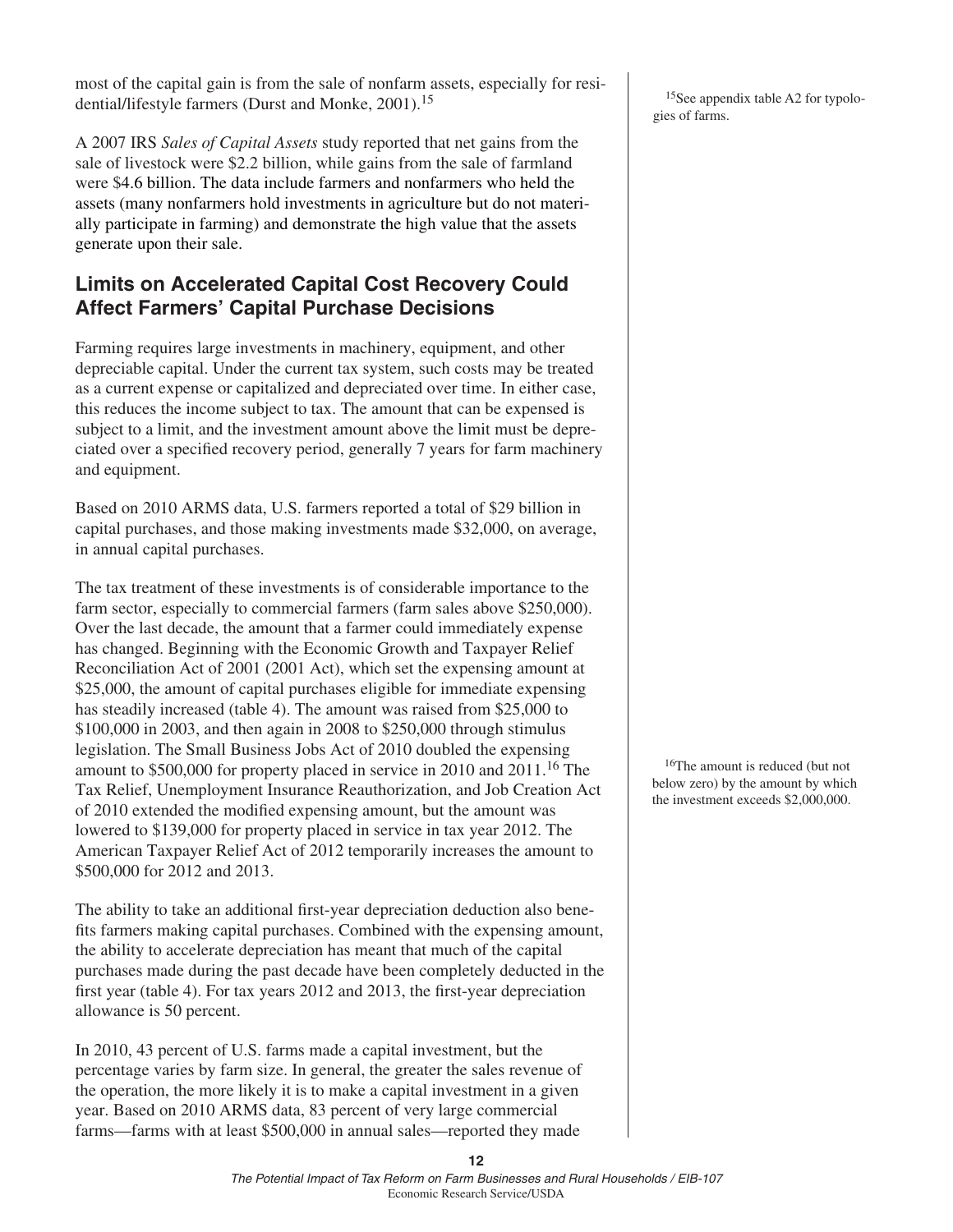#### Table 4 **Expensing amount limits and additional first-year depreciation, 2000-2014**

| Tax year | <b>Expensing amount</b> | Additional first-year depreciation |
|----------|-------------------------|------------------------------------|
|          | <b>Dollars</b>          | Percent                            |
| 2000     | 20,000                  | 0                                  |
| 2001-02  | 24,000                  | 30                                 |
| 2003     | 100,000                 | 50                                 |
| 2004     | 102,000                 | 50                                 |
| 2005     | 105,000                 | 50                                 |
| 2006     | 108,000                 | 0                                  |
| 2007     | 125,000                 | 0                                  |
| 2008     | 250,000                 | 50                                 |
| 2009     | 250,000                 | 50                                 |
| 2010     | 500,000                 | 100 <sup>1</sup>                   |
| 2011     | 500,000                 | 100                                |
| 2012     | 139,000 <sup>2</sup>    | 50                                 |
| 2013     | 500,000                 | 50                                 |
| 2014     | 25,000                  | 0                                  |

1Property acquired and placed in service after September 8, 2010.

<sup>2</sup>Indexed for inflation; Source: Revenue Procedure 2011-52. Retroactively increased to \$500,000 by the American Taxpayer Relief Act of 2012.

Source: Internal Revenue Code Sections 165 and 179.

such an investment in 2010, while only 36 percent of farms classified as rural residences (less than \$250,000 in sales and a reported occupation other than farming) made a capital investment.

The impact of tax reform on U.S. agricultural investment will depend on how the expensing and depreciation provisions change. Currently, fewer than 18 percent of farmers annually invest more than the prior 2012 expensing limit of \$139,000 while only a little over 1 percent invest more than the revised 2012 and 2013 limit of \$500,000. Investments above this amount are eligible for the 50-percent additional first-year depreciation, so nearly all capital investment by farmers can be written off in the current year. The capital expensing allowance reduces the effective tax rate on income from farm capital and simplifies the recordkeeping burden associated with the depreciation of capital purchases, with commercial farmers the primary beneficiaries.

Eliminating or lowering the expensing amount would raise the cost of capital purchases for some farms. Currently, few farms exceed the limits on the expensing provision, and as the amounts decrease, it is the farms with the largest business receipts that are constrained by the expensing amount. Under present law, the maximum expensing amount will become \$25,000 in 2014. While 2010 ARMS data indicate that fewer than 20 percent of residential and intermediate farms (farms with less than \$250,000 of gross sales) invest more than \$25,000, nearly 54 percent of all commercial farms (farms with at least  $$250,000$  of gross sales) invest more than that amount (fig. 2). Thus, investment by commercial farms will be affected the most by a substantially lower expensing amount. This could lead to increased taxable income and reduced capital investment by these farms.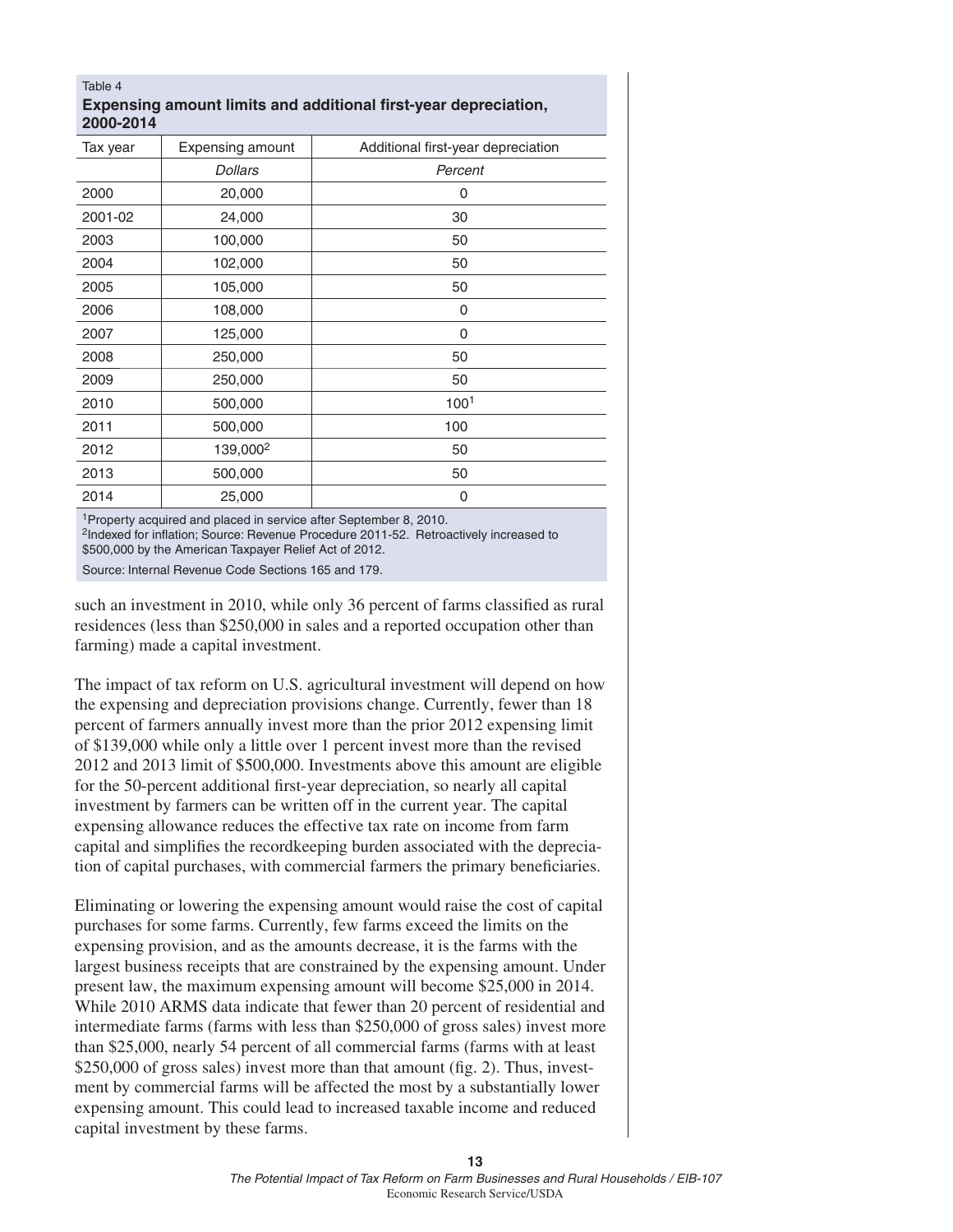#### Figure 2 **Farms with agricultural investments exceeding the expensing limit, by gross farm sales, 2010**

Percent



\* Retroactively increased to \$500,000 by the American Taxpayer Relief Act of 2012. Source: USDA, Economic Research Service, Agricultural Resource Management Survey, 2010.

As well as raising the cost of capital investment, lowering or eliminating expensing and additional first-year depreciation could increase the farm's tax base, potentially increasing its taxable income. On average, farmers reported depreciation expenses of \$21,259 in 2010. Farms with \$500,000 or more of annual sales had an average depreciation expense of \$94,000. Farmers that had previously been able to write off most or all of their capital investment in the first year due to the expensing and first-year depreciation provisions will find that their taxable incomes are higher with the scaling back or elimination of these provisions, whether they adjust their investment levels or not, and this could result in higher tax burdens.

## **Income Averaging**

Under a progressive tax rate system, taxpayers whose annual income fluctuates widely may pay higher total taxes over a multiyear period (due to bouncing among tax brackets from year to year) than other taxpayers with similar yet more stable income. Farm business income is more variable than many other sources of income, such as wages and salaries. Mishra et al. (2002) estimate that farm business income accounts for 46.5 percent of the annual variation in farm household total income, while off-farm wages account for 23.2 percent. Farm business income is susceptible to commodity price volatility, which embodies the risks of weather and natural phenomena. As such, variability of farm household income generally exceeds that of all U.S. households.

Variability in farm income across time is attributed to fluctuations in farm output, commodity prices, and business cycles. Farmers are allowed to use various income tax provisions to manage their tax liabilities. Cash accounting, which recognizes income and expenses when received or paid, can reduce taxable income through prepaid business expenses or deferred

> *The Potential Impact of Tax Reform on Farm Businesses and Rural Households / EIB-107* Economic Research Service/USDA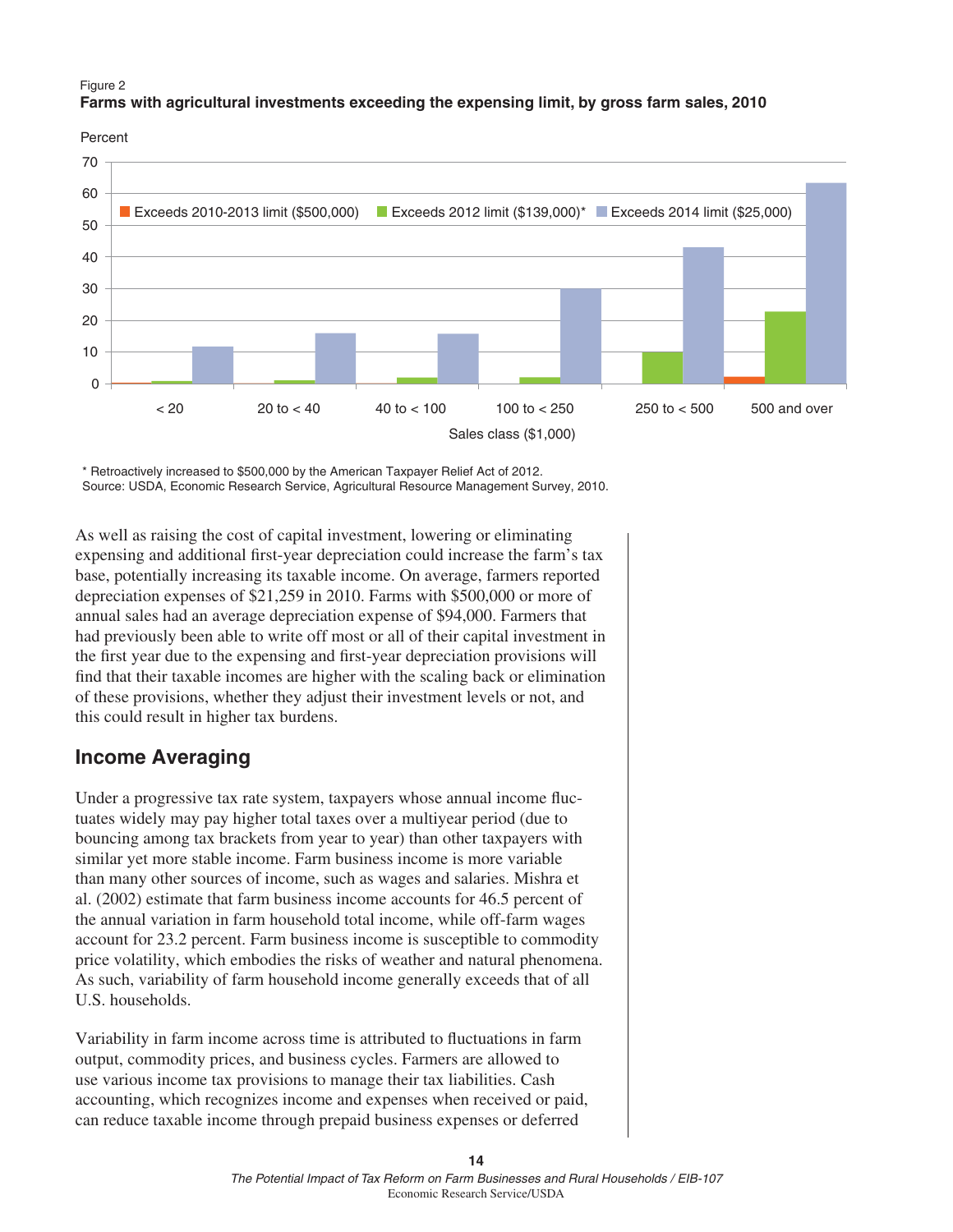farm income, and, as discussed above, well-timed capital purchases can reduce taxable income through depreciation deductions or capital expensing. While these provisions are useful in reducing income variability, they are limited by the ability of a farmer to defer sales or accelerate expenditures.

Income averaging can reduce the effect of a progressive tax rate system on taxpayers with variable income by allowing them to smooth their tax burdens over time through tax accounting methods that consider multiyear income. U.S. farmers have been eligible for income averaging since 1998. Under the current income averaging provision, a farmer can elect to shift a specified amount of farm income, including gains on the sale of farm assets other than land, to the preceding 3 years and to pay taxes at the rate applicable to each year. Income that is shifted back is spread equally among the 3 years. If the marginal tax rate was lower during 1 or more of the preceding years, a farmer may pay less tax than he or she would without the option of income averaging. The provision, however, does not allow income from previous years to be brought forward. Furthermore, although the provision is designed to reduce the effect of farm income variability, as long as some farm income is available to be shifted, the source of income variability does not need to be farm income for income averaging to be beneficial.

In 2004, according to IRS tax data, 50,800 farmers—or about 2.5 percent of farms—reduced their tax liability on average by \$4,434 with income averaging. The reduced liability totaled \$225.3 million and amounted to a 23-percent reduction in Federal income taxes for those taking advantage of the provision, compared with the amount that they would have owed without income averaging. A large share of the total tax reduction was realized by farmers with adjusted gross income over \$1 million. These farmers reduced their liability by an average of \$264,000, for a total of \$82.6 million.

While more recent data are not available, since farm income has trended higher in recent years the income averaging provision is likely to be of equal or greater benefit to farmers with substantial income growth. While a reduction in the number and level of marginal tax rates would reduce the savings under a new system, some farmers would still face higher tax rates due to income variability if the income averaging provision is eliminated.

## **Domestic Production Activities Deduction**

One of the most important business changes in the American Jobs Creation Act of 2004 was the replacement of the foreign sales corporation/extraterritorial income provisions, which had allowed U.S. exporters to exclude a portion of their foreign sales income from taxation, with a new deduction for U.S. manufacturers, which includes farmers. The foreign sales corporation provision had been declared a prohibited export subsidy by the World Trade Organization, and its replacement was required to avoid retaliatory tariffs.

A domestic production activity includes an activity that involves the lease, rental, license, sale, exchange, or other disposition of tangible personal property that was manufactured, produced, grown, or extracted in whole or in significant part within the United States. It is not limited to exported goods.<sup>17</sup> Thus, while very few farm households directly benefited from the export provision, according to IRS tax data about 7 percent of farm households

17Domestic production activities income is the excess of domestic production gross receipts for the tax year minus the sum of the cost of goods sold and other expenses, losses, or deductions (other than the domestic production activities deduction) allocable to such receipts (IRC Section 199).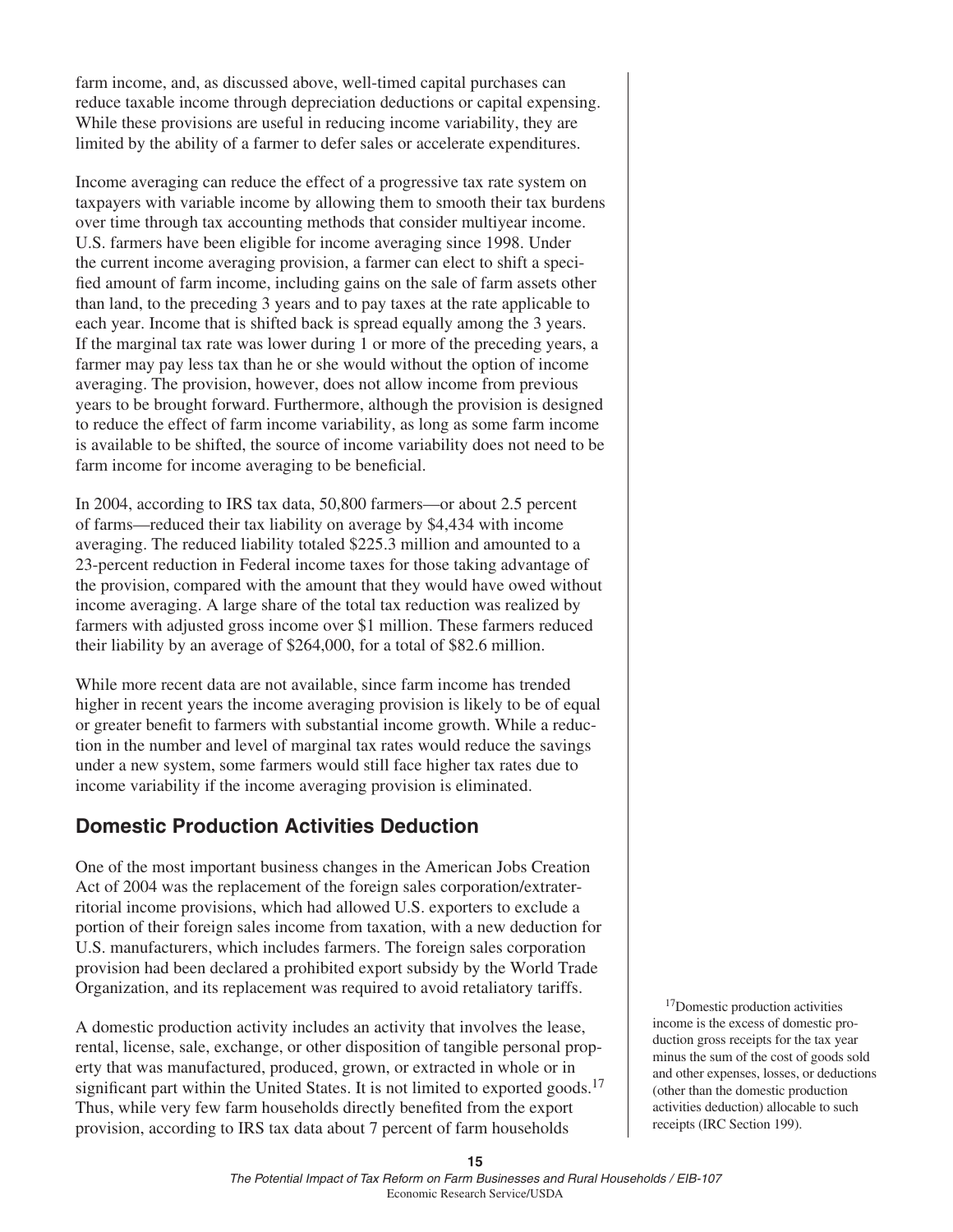directly benefit from the new deduction. The deduction is limited to the lesser of 9 percent of adjusted gross income or domestic production activities income or 50 percent of wages paid to produce such income. While the wages-paid limitation reduces the deduction for many smaller farms that hire little or no labor, farm sole proprietors deducted nearly \$1.25 billion in 2010. The average deduction for eligible farm households was \$8,926. Among farms, commercial farm households are the primary beneficiaries since they are more likely to report positive farm income and wages paid to hired labor. Reducing or eliminating this deduction would result in a significant increase in taxable income for the beneficiaries of this deduction.

## **Self-Employed Health Insurance Deduction**

The self-employed health insurance deduction was created in 1988 to give small business owners, including many farmers, tax benefits similar to those of employees who receive employer-deductible health insurance. This deduction is especially important for self-employed individuals who must purchase health insurance on their own.

Since 2003, farmers and other self-employed taxpayers have been allowed to deduct 100 percent of the cost of providing health insurance for themselves and their families as long as they are not eligible for any employer-sponsored plan. The self-employed health insurance deduction is limited to the amount of the taxpayer's income from self-employment. This limitation eliminates the deduction for farmers with net farm losses and no other self-employment income.

While IRS tax data indicate that only about 2.6 percent of all taxpayers utilize the self-employed health insurance deduction, about one out of seven farmers use the deduction in any given year. In 2010, these farmers deducted an average of \$6,173 for a total of \$1.684 billion in health insurance premiums. Over 50 percent of farm households obtain their insurance through off-farm employment of the operator or spouse, which helps account for the low number of farmers claiming the deduction. Many other farmers are over age 65 and are covered by Medicare or other Government programs (Jones et al., 2009).

Intermediate and commercial farmers are more likely than rural residence farmers to use the deduction. Only about 8 percent of rural residence farmers claim the deduction, primarily because greater proportions of these households receive health insurance from a nonfarm job or do not qualify for the deduction due to reporting a farm loss. The self-employed health insurance deduction allows farmers to save a portion of their premiums equal to their marginal tax rate, helping make health insurance more affordable and making the tax treatment more comparable to employer-sponsored plans.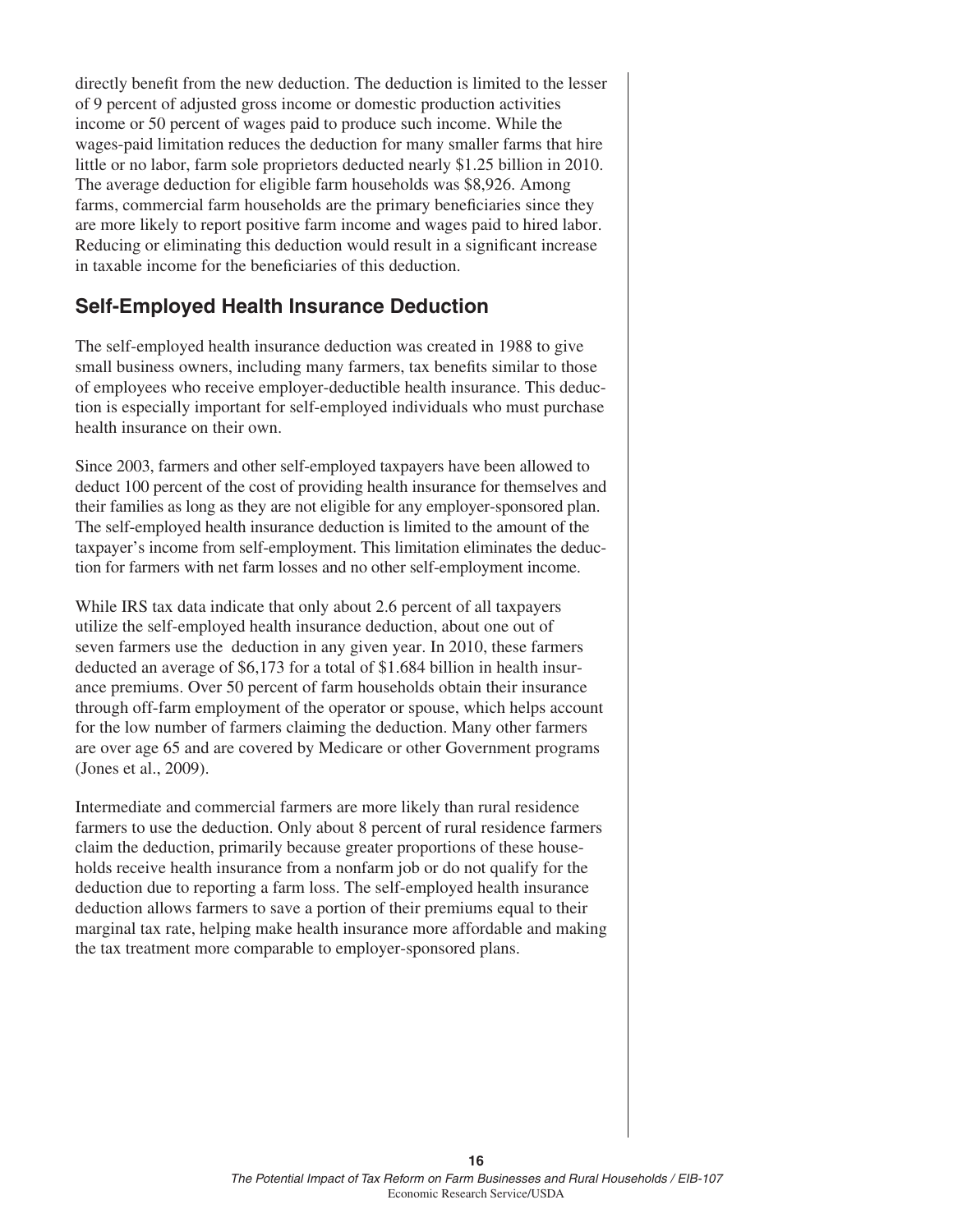## **Taxation of Rural Households Under Proposed Reform**

Tax reform would affect rural nonfarm households differently than farm and urban households. Rural nonfarm households have lower incomes, are older, and have higher poverty rates than urban households. In 2008, the average rural taxpayer reported an adjusted gross income (AGI) of \$43,616, compared with \$60,841 for the average urban taxpayer (Durst and Farrigan, 2011). Given their lower income, rural nonfarm households are less likely to benefit from tax deductions, exemptions, exclusions, or deferrals because they either lack eligible expenses to exceed the standard deduction or otherwise do not qualify for the tax benefits.<sup>18</sup> For example, some of the most widely used deductions—the deduction for mortgage interest and real estate taxes—are related to the value of property and real property tax rates, which are generally lower in rural areas (average annual rural real property taxes in 2009 were \$1,639 for rural homeowners versus \$3,393 for nonrural).19 However, rural households are more likely to own homes and pay property taxes than urban households (table 5).

The age distribution of rural America also affects the impact of tax reform. Approximately 16.4 percent of the rural population is over the age of 65 (12.9 percent of the urban population is over the age of 65) (2012 Current Population Survey), and older adults generally have lower incomes, particularly from earned income, due to lower rates of labor force participation. Older adults also are less likely to use the tax system to receive tax benefits targeted to wage earners and families with children. Therefore, they are less likely to be required to file a tax return or to apply for a refundable credit.<sup>20</sup>

Because rural households are less likely to benefit from itemized deductions compared to urban households, proposals to eliminate deductions will have less effect on their well-being. On the other hand, rural nonfarm households are more likely than others to benefit from tax credits, particularly the refundable credits such as the Earned Income Tax Credit and the Child Tax Credit. The NCFRR co-chairs' report proposes to keep the current EITC and CTC intact; however, other reform plans seek to consolidate credits along the lines of work and family (appendix table A1). How rural nonfarm residents will fare under tax reform will depend in large part on how the credit system is changed.

## **Rural Homeowners Are Less Likely To Benefit From the Mortgage Interest Deduction**

Itemized deductions are allowed for certain medical expenses, State and local taxes paid, mortgage interest paid, investment interest, charitable contributions, and a variety of miscellaneous expenses (see table 1).

The mortgage interest deduction is one of the largest tax expenditures in the Federal income tax system, and it is the largest Federal tax benefit for owneroccupied housing. This deduction allows taxpayers who own a home, have a mortgage, and itemize on their tax returns to deduct interest paid on up to \$1.1 million of home mortgage debt.<sup>21</sup> The mortgage interest deduction primarily benefits homeowners in the top fifth of the income distribution (defined as household income of at least \$98,000) because they are the

18Standard deduction for married couples filing jointly in 2011 was \$11,900.

19Authors' calculations from the 2009 American Housing Survey, Department of Commerce, Bureau of the Census.

 $20$ Social Security benefits are not taxed if a taxpayer's modified adjusted gross income plus one-half of their Social Security benefits are below a certain amount (\$32,000 for married couples filing jointly in 2011); however, if a beneficiary's "provisional" income exceeds that amount, part of the Social Security benefit may be taxed

21The provision allows for \$1 million for mortgage debt plus \$100,000 of home equity debt.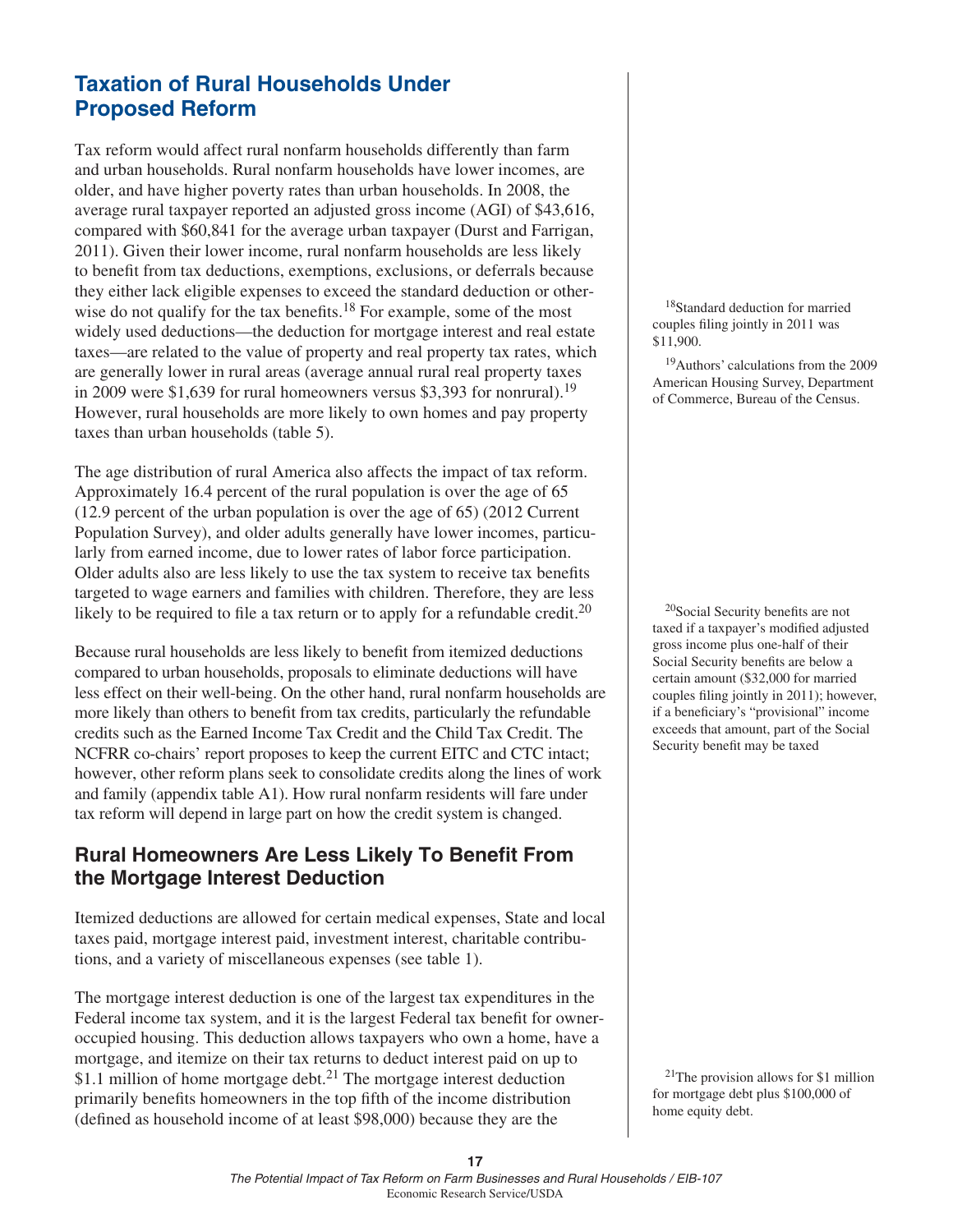#### Table 5 **Homeowners with a mortgage by income group, share by residence, 2009**

| Housing and mortgage statistics |                  |                     |                     |                           |                          |                         |
|---------------------------------|------------------|---------------------|---------------------|---------------------------|--------------------------|-------------------------|
|                                 |                  |                     |                     | Household income quintile |                          |                         |
| <b>Rural</b> <sup>a</sup>       | \$0-<br>\$19,299 | \$19,300-<br>36,465 | \$36,466-<br>59,999 | \$60,000-<br>97,999       | \$98,000<br>and<br>above | All<br>income<br>groups |
| Own $(\%)$                      | 62               | 72.8                | 82.1                | 89.7                      | 95.0                     | 62.1                    |
| Mortgage (%)                    | 14.7             | 27.8                | 46.0                | 58.7                      | 64.6                     | 30.8                    |
| % population                    | 6                | 5                   | 5                   | 4                         | 3                        | 22                      |
| Mortgage<br>value $(\$)^b$      | 83,799           | 79,657              | 91,859              | 113,979                   | 180,483                  | 112,464                 |
| Urban                           |                  |                     |                     |                           |                          |                         |
| Own $(\%)$                      | 43.5             | 55.6                | 66.2                | 78.2                      | 90.1                     | 59.5                    |
| Mortgage $(\%)$                 | 15.6             | 26.5                | 42.4                | 58.7                      | 72.0                     | 38.8                    |
| % population                    | 14               | 15                  | 15                  | 15                        | 17                       | 78                      |
| Mortgage<br>value $(\$)^b$      | 119,905          | 124,536             | 140,754             | 167,274                   | 260,771                  | 187,244                 |

Notes: *Own* is the percentage who own their residence; *Mortgage* is the percentage who have a mortgage on their owned residence; *% population* is the percentage of the U.S. population. <sup>a</sup>Rural is defined as living outside of a Metropolitan Statistical Area.

bMean value of original mortgage or mortgages.

Source: Authors' calculations using data from the American Housing Survey, 2009.

taxpayers who are most likely to itemize. Thus, eliminating or scaling back the mortgage interest deduction would have a larger negative impact on highincome homeowners than on low- to middle-income homeowners.

Toder et al. (2010) estimated that eliminating the mortgage interest deduction without replacing it with another tax preference would raise taxes, while reducing the after-tax income of all taxpayers by less than 1 percent, on average. In fact, if the tax expenditures for the mortgage interest deduction and property tax were eliminated, the after-tax income of the lowest quintile in the income distribution would be essentially unchanged. However, these effects would vary greatly across income groups: 1 to 20 percent of taxpayers in the bottom to middle income quintiles would likely experience some increase in tax liability, compared to about 70 percent in the top income quintile. The latter group is more likely to own homes, to itemize deductions, and to face higher marginal tax rates that tend to make deductions more valuable to them than to lower income taxpayers.

Various mortgage interest deduction reform options have been considered. Under the proposal by the co-chairs of the NCFRR, the mortgage interest deduction would be eliminated and replaced with a nonrefundable mortgage interest credit that would be available to both itemizers and non-itemizers. The Debt Reduction Task Force also proposed to eliminate the mortgage interest deduction, but replace it with a refundable credit, which would benefit taxpayers with mortgages who do not itemize or who do not have a tax liability—generally, taxpayers in the bottom three income quintiles. On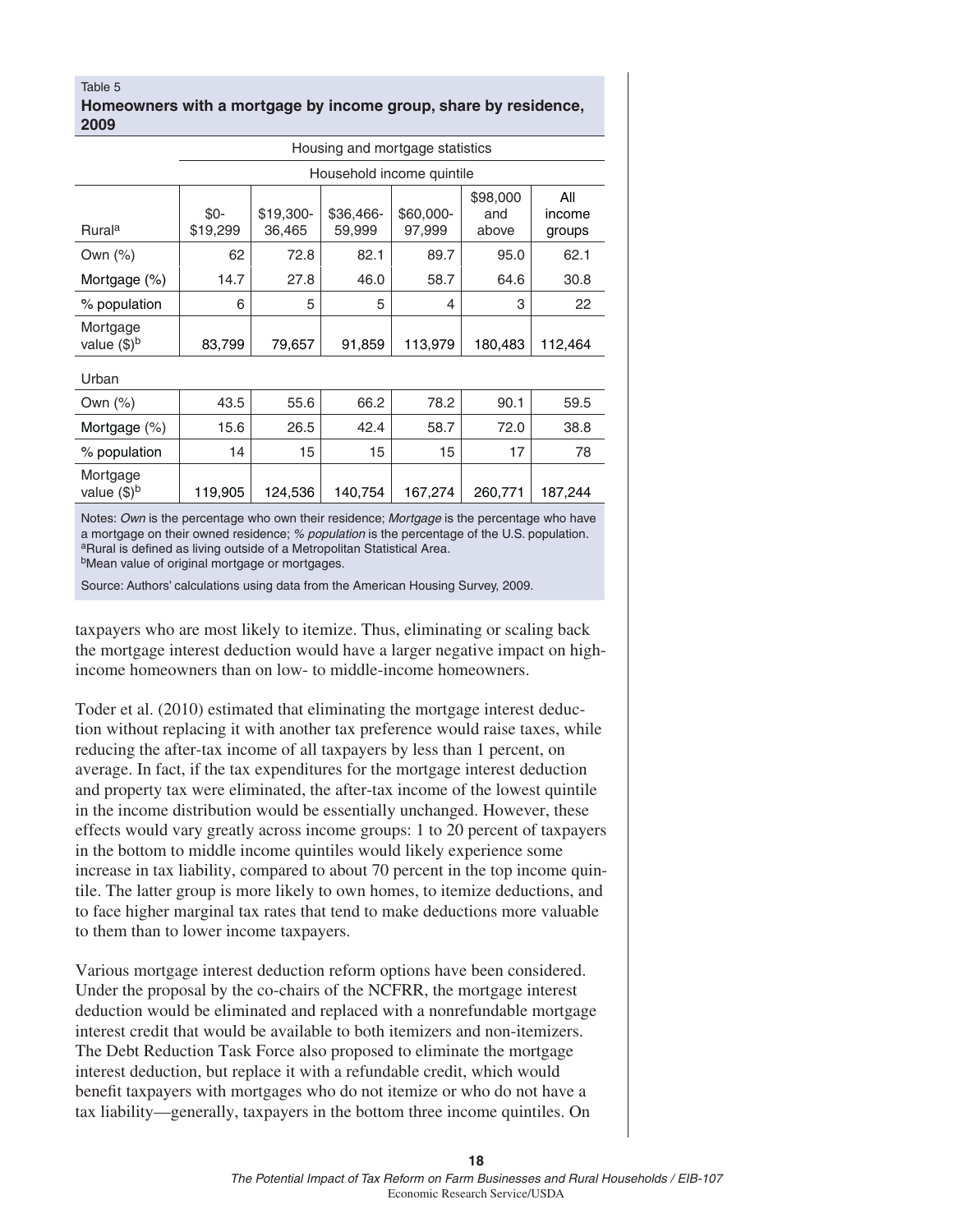the other hand, taxpayers in the fourth quintile would gain the most from a nonrefundable (NCFRR) credit because they are more likely to have a positive tax liability to be offset with the credit. With either a refundable or a nonrefundable credit, those in the top quintile would likely experience a significant increase in the amount of income subject to tax and, depending upon the tax rate structure, could face higher taxes.

In general, based on their incomes, less than a third of rural households itemize their deductions. Urban taxpayers are more likely to benefit from the mortgage interest deduction and are more likely to face reductions to aftertax income if the mortgage interest deduction is eliminated; in fact, only 3 percent of the population resides in a rural area and has income that puts them in the top fifth of the income distribution (table 5). The average mortgage value (including up to four mortgages) in 2009 was \$112,464 for rural homeowners and \$187,244 for urban homeowners.

On average, taxpayers in urban areas have higher incomes than their rural counterparts, and though they have lower rates of home ownership (table 5), they are more likely to have a mortgage, especially the urban residents in the top quintile of the income distribution. Further, high-income rural homeowners are less likely than high-income urban homeowners to have a mortgage, and their mortgages are of lower value. Thus, rural homeowners, especially in the lower three quintiles of the income distribution, currently receive little or no benefit from the mortgage interest deduction and may even benefit by replacing it with a refundable credit for mortgage interest.

## **Low-Income Rural Families Rely Heavily on Refundable Tax Credits**

The major tax reform proposals each offer plans to create credits in lieu of deductions or to restructure the current credits. Although low-income families generally do not benefit from itemized deductions, they are primary beneficiaries of refundable tax credits, and how the system of credits is changed could have a substantial impact on their after-tax income. A tax credit, whether refundable or not, is applied after an individual's tax is computed.

Tax credits are an alternative to direct spending programs to accomplish specific policy objectives, and they have increasingly been used as a means to provide income support to low-income workers and families with children. Since 1980, the total cost of all tax expenditures or preferences has increased by over 250 percent and currently exceeds \$1 trillion a year (The White House, 2010). Two of the most significant tax credits—the earned income tax credit (EITC) and child tax credit (CTC), which are refundable—accounted for \$116 billion in tax expenditures in 2011 (table 1). In fact, the EITC has increasingly become one of the largest sources of cash assistance for lowincome families. The refundable CTC also provides a significant amount of support. These two credits have significantly reduced the share of taxpayers who owe Federal income tax. For many low-income families, tax credit refunds represent a large share of their disposable income.

Both the EITC and CTC encourage work and help families with children meet basic needs. Since the EITC and CTC phase in with earnings, they encourage labor force participation among low-income single parents, to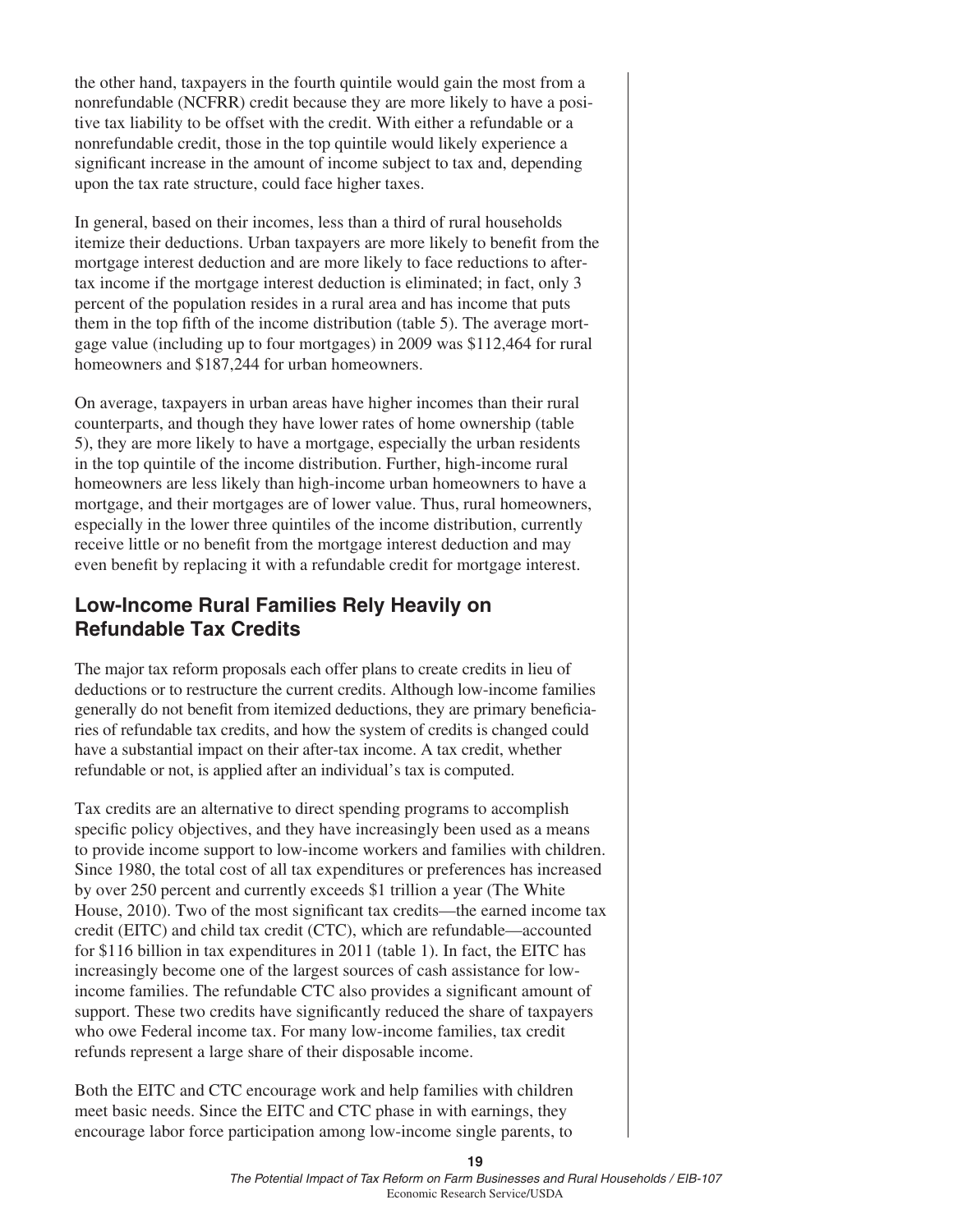whom the tax credits are most valuable. While a phaseout of the EITC could arguably discourage a current recipient from working, research suggests that, overall, the EITC encourages work among recipient households.<sup>22</sup> A growing number of families  $(25.7 \text{ million in } 2009)$  receive these benefits (fig. 3). In 2010, these two refundable tax credits represented nearly 15 percent of income for low-income families and approximately 25 percent of income for low-income families with children.<sup>23</sup>

Rural households have historically had lower incomes and higher poverty rates than urban households. Given the income differential and the prevalence of low-wage jobs, it is not surprising that rural taxpayers benefit disproportionately from tax programs targeting low-income workers, especially the EITC.

In 2008, 21.6 percent of rural taxpayers received EITC benefits, compared with 16.9 percent of urban taxpayers. The share of rural taxpayers who received the refundable portion of the child tax credit was also slightly higher, at 13.9 percent versus 12.6 percent for urban taxpayers. The earned income and child tax credits provided a total benefit of \$20.6 billion to rural taxpayers in 2008. Overall, one out of every three rural taxpayers received benefits from the EITC or the CTC.

The refundable portion of the EITC and the CTC provides a significant boost (\$13.7 billion in 2008) in income to rural taxpayers (table 6). For rural taxpayers with AGI under \$10,000, these refundable credits were nearly onethird of AGI and averaged \$1,276 in 2008. For those with income between \$10,000 and \$20,000, these refundable credits were nearly one-fourth of AGI and were \$3,474, on average. Overall, EITC and CTC refunded tax credits provided a 13-percent increase in income to rural taxpayers receiving one or both of the credits in 2008.

22For example, while Eissa and Williamson-Hoynes (2004) find evidence that married women reduced their labor force participation in response to an expansion of the EITC, others such as a Meyer and Rosenbaum (2001) find that single mothers work more in response to the EITC.

23Estimates based on 2011 Current Population Survey, tax model data for 2010.

#### Figure 3 **Number of EITC recipient families, total amount of credit, and refunded amount of total (2009 dollars), 1975-2009**



Source: USDA, Economic Research Service using data from the Internal Revenue Service.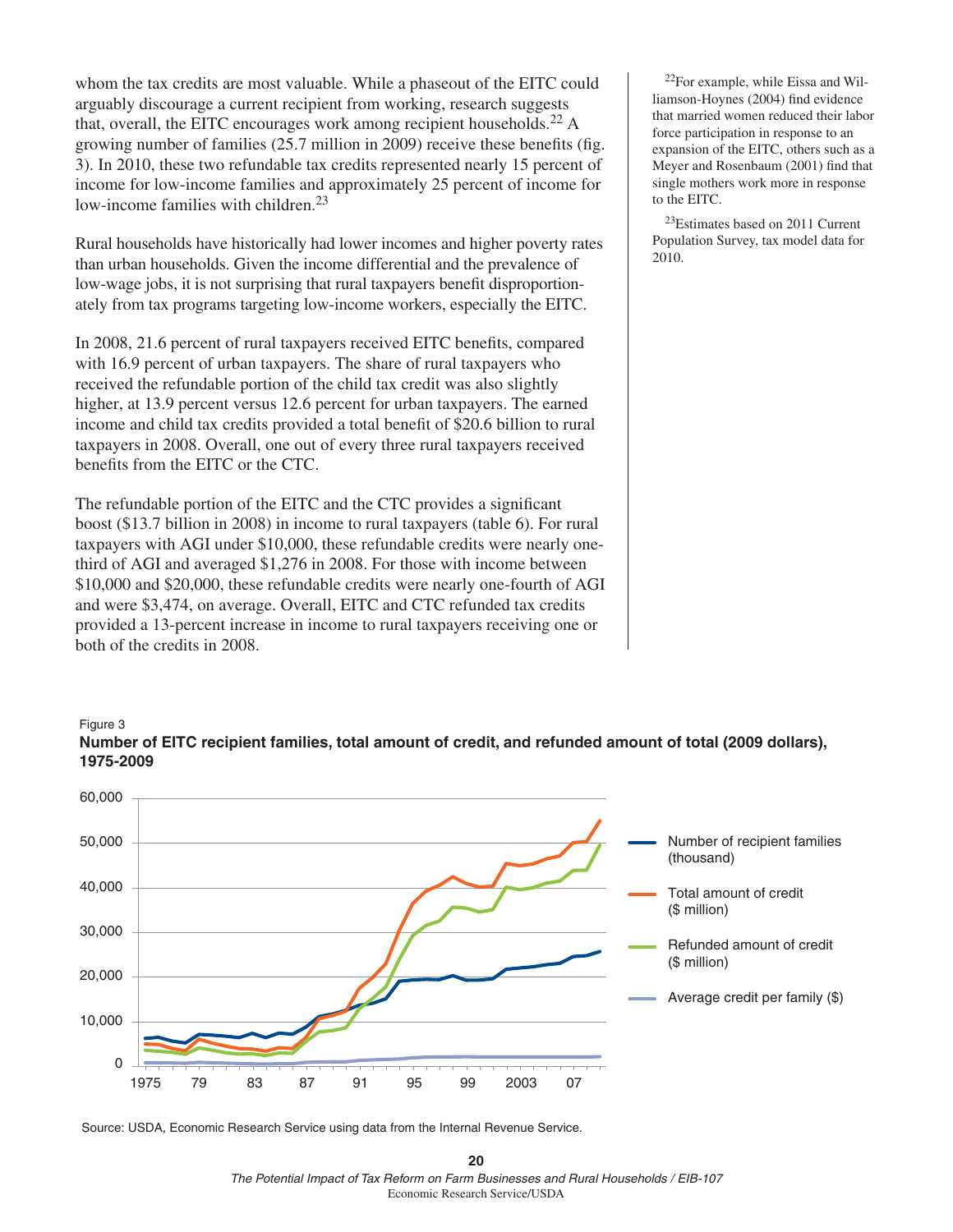#### Table 6

| Refundable credits and adjusted gross income for rural taxpayers by level of adjusted gross |  |
|---------------------------------------------------------------------------------------------|--|
| income, 2008                                                                                |  |

|                       | Rural taxpayers | Refundable earned<br>income and child<br>tax credits | Adjusted gross<br>income | Credits as share<br>of adjusted gross<br>income |
|-----------------------|-----------------|------------------------------------------------------|--------------------------|-------------------------------------------------|
| Adjusted gross income | Thousand        | \$ Million                                           | \$ Million               | Percent                                         |
| Under \$10,000        | 5,148           | 2,026                                                | 6,442                    | 31                                              |
| \$10,000 to \$20,000  | 4,756           | 6,025                                                | 25,620                   | 24                                              |
| \$20,001 to \$25,000  | 1,965           | 2,383                                                | 16,148                   | 15                                              |
| \$25,001 to \$50,000  | 6,278           | 2,968                                                | 45,730                   | 6                                               |
| \$50,001 to \$100,000 | 5,352           | 273                                                  | 12,472                   | 2                                               |
| Over \$100,000        | 1,895           | 2                                                    | 220                      |                                                 |
| All                   | 25,395          | 13,680                                               | 106,633                  | 13                                              |

Source: USDA, Economic Research Service, based on special tabulations from 2008 Internal Revenue Service tax data.

Refundable tax credits, especially the EITC, have lifted a significant number of households above the poverty line. While the official measure of poverty does not include the EITC as a form of income, the Census Bureau publishes information on poverty under various alternative definitions. Comparing the poverty rate under the definition of income that includes various support programs and the EITC with the official poverty estimates for 2008 suggests a reduction in the rural poverty rate from 15.1 percent to 11.1 percent. The EITC alone was responsible for a reduction of 1.7 percentage points in the rural poverty rate. This suggests that in 2006 the EITC lifted an estimated 800,000 rural residents above the poverty line. Given expansions in the EITC that have occurred since 2006 as well as the expanded refundability of the child tax credit, the current impact on rural poverty of these tax-based policies is likely to be even greater.

The value of these credits suggests that their elimination or reduction would have a significant effect on low-income families, and rural families in particular, unless new programs were created to provide cash assistance. Most tax reform proposals would not eliminate these credits, but would consolidate them into new family and worker credits. The various options under consideration would reduce the number of credits and deductions and standardize eligibility rules. While it is suggested that this would eliminate much of the complexity, computational burden, taxpayer confusion, and difficulties with enforcement that are commonly cited by critics of the tax system, the changes could have a significant impact on the after-tax income of some rural households.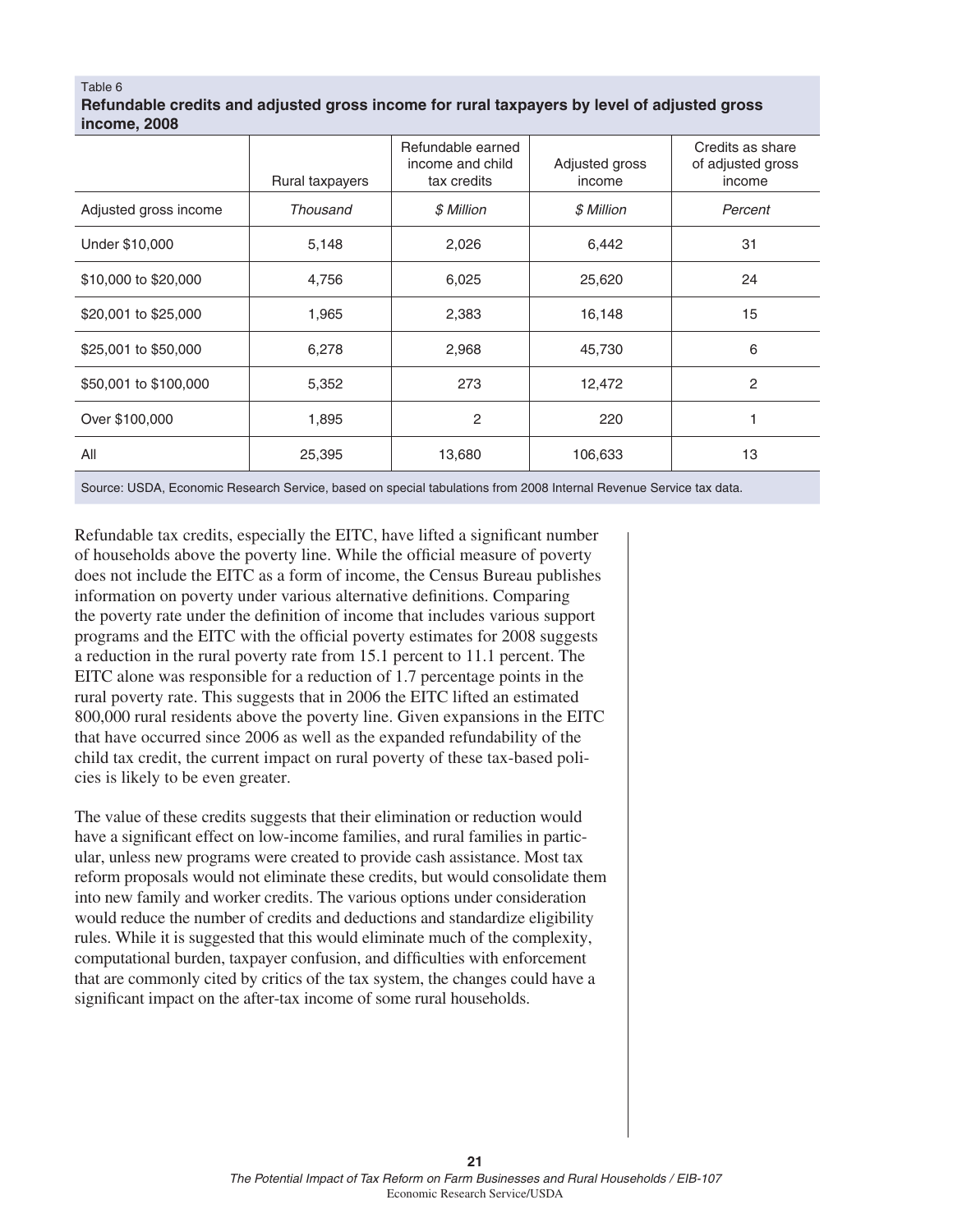## **Conclusion**

The primary goals of tax reform are to simplify the tax system, making it easier to comply with, and to reduce economic distortions induced by the system while preserving its progressive nature. While reform may improve societal welfare, the current tax system contains features that provide substantial benefit to farm businesses, and reform could reduce the aftertax income of many farm households. In particular, reducing or eliminating deductions for capital purchases and raising capital gains taxes could increase the farmers' tax base and raise the tax rate paid on a significant portion of their income. These effects will vary by farm size and type. Offsetting these effects, though, is the proposed reform of the marginal tax rate structure. A reduced number of brackets and lower rates will mitigate the effect of a potentially larger tax base for U.S. farm households.

Nonfarm rural households also have a major stake in tax reform. On average, rural households have lower incomes than the average U.S. household and receive significant benefits from the tax system's credits. Any reform that reduces the value of refundable credits, especially the Earned Income Tax Credit and Child Tax Credit, is likely to reduce the well-being of rural households. On the other hand, rural households are less likely to benefit from deductions and other adjustments to gross income. Therefore, eliminating or limiting these deductions will not have a large effect on most rural households. As with farmers, the net effect on Federal income tax liability and after-tax income will depend upon the specific details of tax base broadening and the restructuring of tax rates.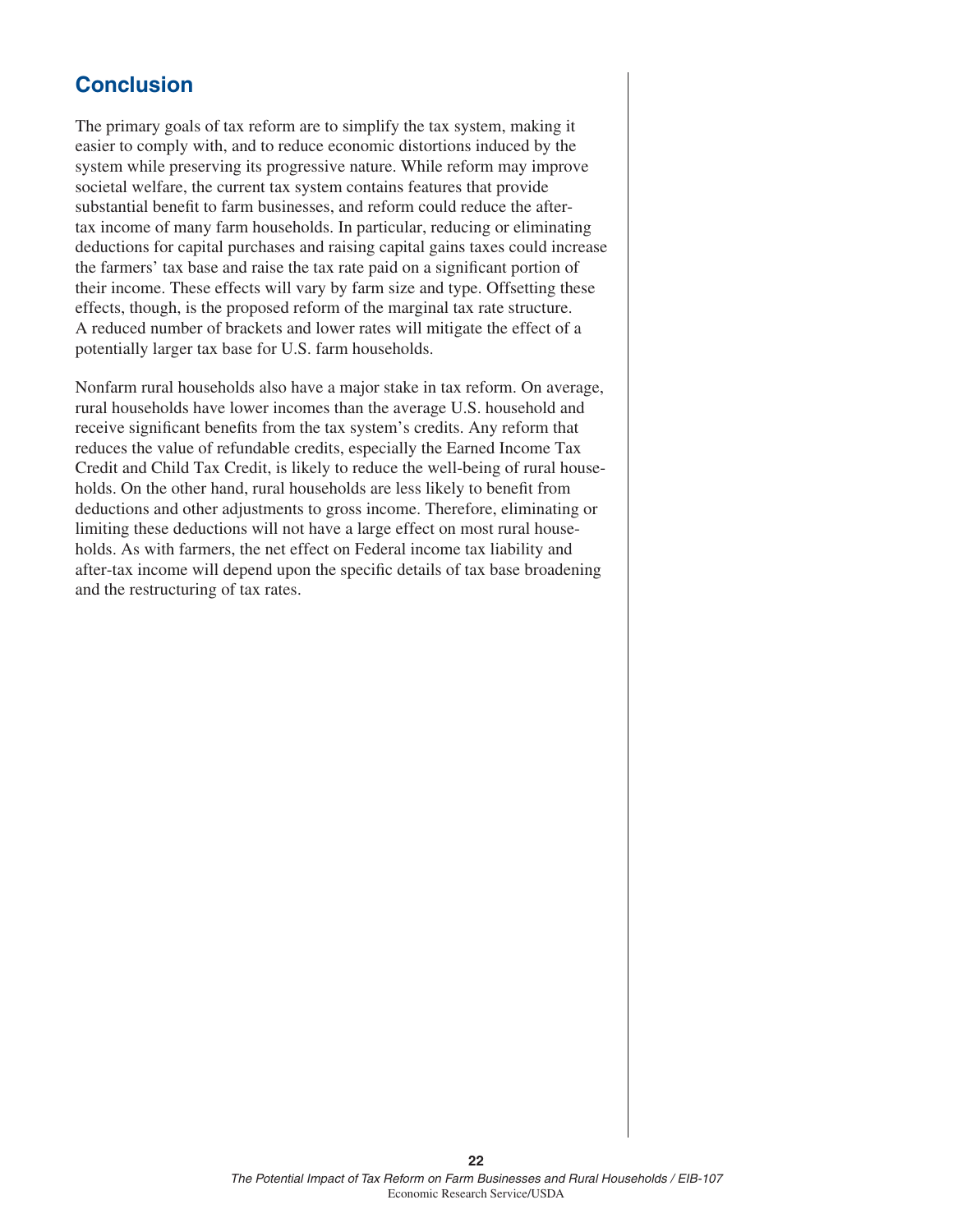## **References**

- Bipartisan Policy Center. 2010. *Restoring America's Future: Reviving the Economy, Cutting Spending and Debt, and Creating a Simple, Pro-Growth Tax System.* Washington, DC. Nov.
- Brill, A., and A. Viard. 2011. "The Benefits and Limitation of Income Tax Reform," *Tax Policy Outlook*, no. 2. American Enterprise Institute for Public Policy. Sept.
- Dickert, S., S. Houser, and J.K. Scholz. 1995. "The earned income tax credit and transfer programs: a study of labor market and program participation," *Tax Policy and the Economy*, vol. 9. J. Poterba (ed.), MIT Press, Cambridge, MA.
- Durst, Ron, and Tracey Farrigan. 2011. *Federal Tax Policies and Low-Income Rural Households,* EIB-76, U.S. Department of Agriculture, Economic Research Service, May.
- Durst, R. and J. Monke. "Effects of Federal Tax Policy on Agriculture." Food and Rural Economics Division, Economic Research Service, U.S. Department of Agriculture, Agricultural Economic Report No. 800. Washington, DC, April 2001.
- Eissa, N. and H. Williamson Hoynes. 2004. "Taxes and the labor market participation of married couples: the earned income tax credit" Journal of Publics Economics 88:1931-1958.
- Goode, R. 1976, *Individual Income Taxation*, The Brookings Institution, Washington, DC.
- Government Accountability Office. 2011. "TAX GAP: Complexity and Taxpayer Compliance" Report GAO-11-747T, Tuesday, June 28.
- Government Accountability Office. 2007. "Tax Administration: 2007 Filing Season Continues Trend of Improvement, but Opportunities to Reduce Costs and Increase the Tax Compliance Should be Evaluated," Report GAO-08-38, Nov.
- Government Accountability Office. 2003. "PAID TAX PREPARERS: Most Taxpayers Believe They Benefit, but Some Are Poorly Served," Report GAO-03-610T, April 1.
- Hausman, J. 1981. "Labor Supply" in *How Taxes Affect Economic Behavior*, H. Aaron and J. Pechman (eds.), pp. 27-72, Brookings Institution, Washington, DC.
- Jones, Carol, Timothy Park, Mary Ahearn, Ashok K. Mishra, and Jayachandran Variyam. 2009. *Health Status and Health Care Access of Farm and Rural Populations.* EIB-57, U.S. Department of Agriculture, Economic Research Service, Aug.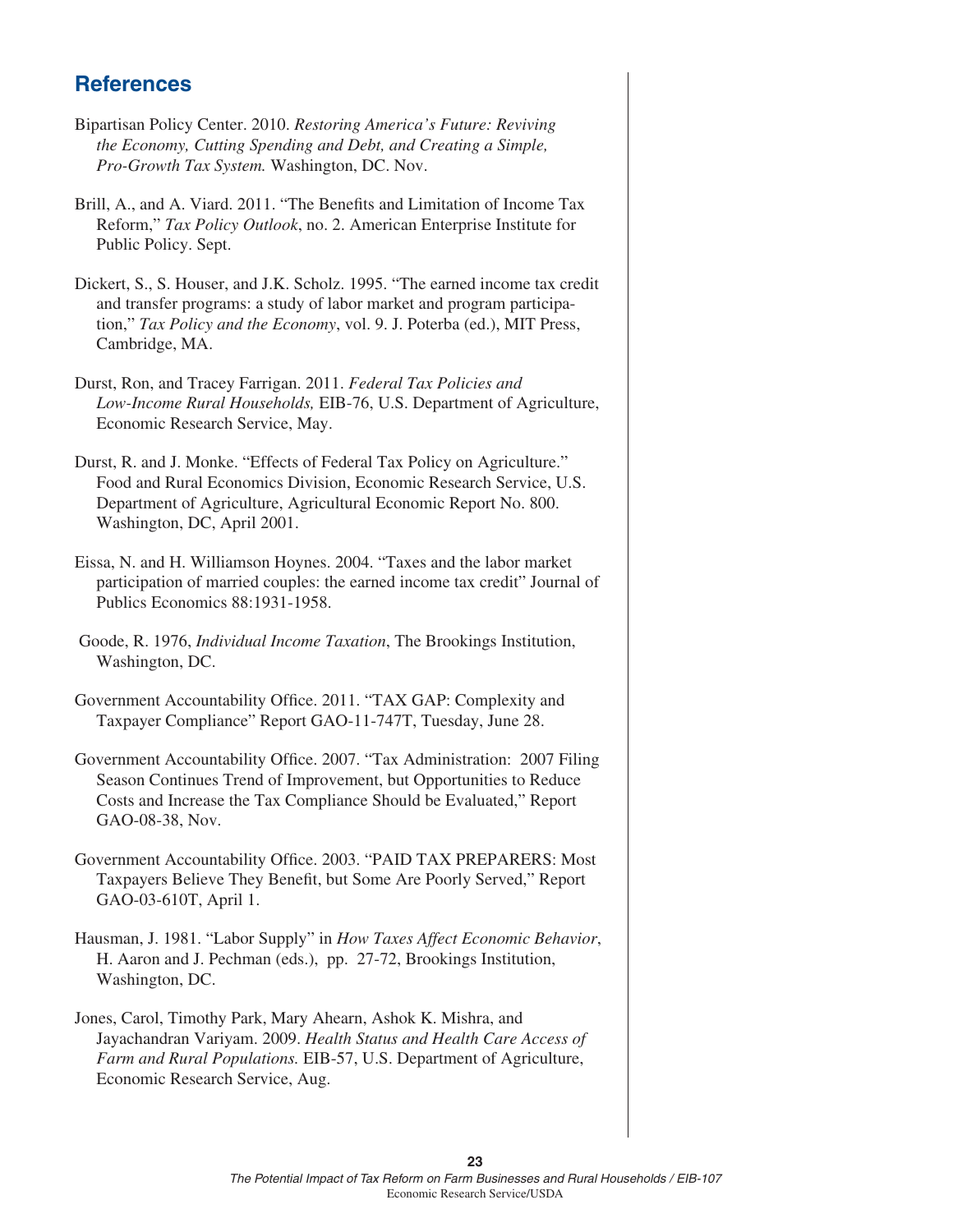| Kaiser Family Foundation and the Health Research and Educational Trust.<br>2011. Employer Health Benefits: 2011 Annual Survey, Menlo Park, CA.                                                                      |
|---------------------------------------------------------------------------------------------------------------------------------------------------------------------------------------------------------------------|
| MaCurdy, T., D. Green, and H. Paarsch. 1990. "Assessing empirical<br>approaches for analyzing taxes and labour supply," Journal of Human<br>Resources 25: 415-490.                                                  |
| Meyer, B., and D. Rosenbaum. 2001. "Welfare, the earned income tax credit,<br>and the labor supply of single mothers," Quarterly Journal of Economics<br>116 (3) (August).                                          |
| Mishra, Ashok K., Hisham S. El-Osta, Mitchell J. Morehart, James D.<br>Johnson, and Jeffrey W. Hopkins. 2002. Income, Wealth, and the<br>Economic Well-Being of Farm Households. AER-812, July.                     |
| National Commission on Fiscal Responsibility and Reform. 2010. Moment<br>of Truth: Report of the National Commission on Fiscal Responsibility and<br>Reform. Dec.                                                   |
| Office of Management and Budget. 2012. The Fiscal Year 2013 Budget<br>of the United States Government: Analytical Perspectives: http://www.<br>whitehouse.gov/sites/default/files/omb/budget/fy2013/assets/spec.pdf |
| Piketty, T, and E. Saez. 2007. "How Progressive is the U.S. Federal Tax<br>System? A Historical and International Perspective," Journal of Economic<br>Perspectives 21 (1) Winter: 3-24.                            |
| President's Economic Recovery Advisory Board. 2010. The Report on Tax<br>Reform Options: Simplification, Compliance, and Corporate Taxation. Aug.                                                                   |
| Toder, E., M. Turner, K. Lim, and L. Getsinger. 2010. Reforming the<br>Mortgage Interest Deduction. Urban Institute and Brookings Institution<br>Tax Policy Center.                                                 |
| Triest, Robert K. 1990. "The Effect of Income Taxation on Labor Supply in<br>the United States," The Journal of Human Resources, Vol. 25, No. 3.                                                                    |
| U.S. Congress. Congressional Budget Office. 2011. The Budget and<br>Economic Outlook: Fiscal Years 2011 to 2021, Jan.                                                                                               |
|                                                                                                                                                                                                                     |
|                                                                                                                                                                                                                     |